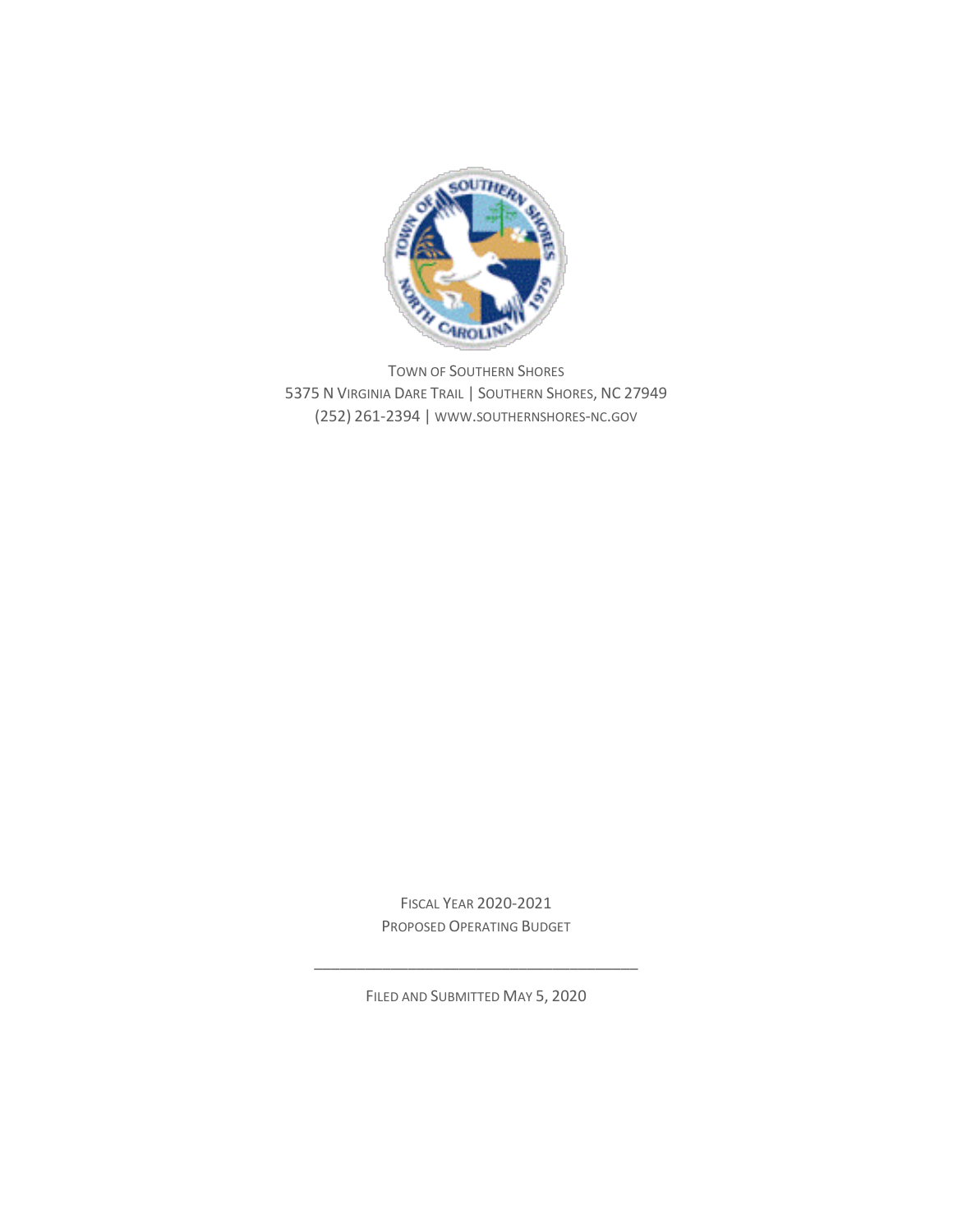## **CONTENTS**

- BUDGET MESSAGE
- BUDGET DEVELOPMENT CALENDAR FOR FY 2020-2021
- **GENERAL FUND EXPENDITURES GRAPH**
- GENERAL FUND REVENUES GRAPH
- OCCUPANCY, SALES, AND LAND TRANSFER TAXES GRAPH
- **PROPOSED LINE ITEM BUDGETS:** 
	- **SENERAL FUND**
	- CEMETERY FUND
	- CAPITAL RESERVE FUND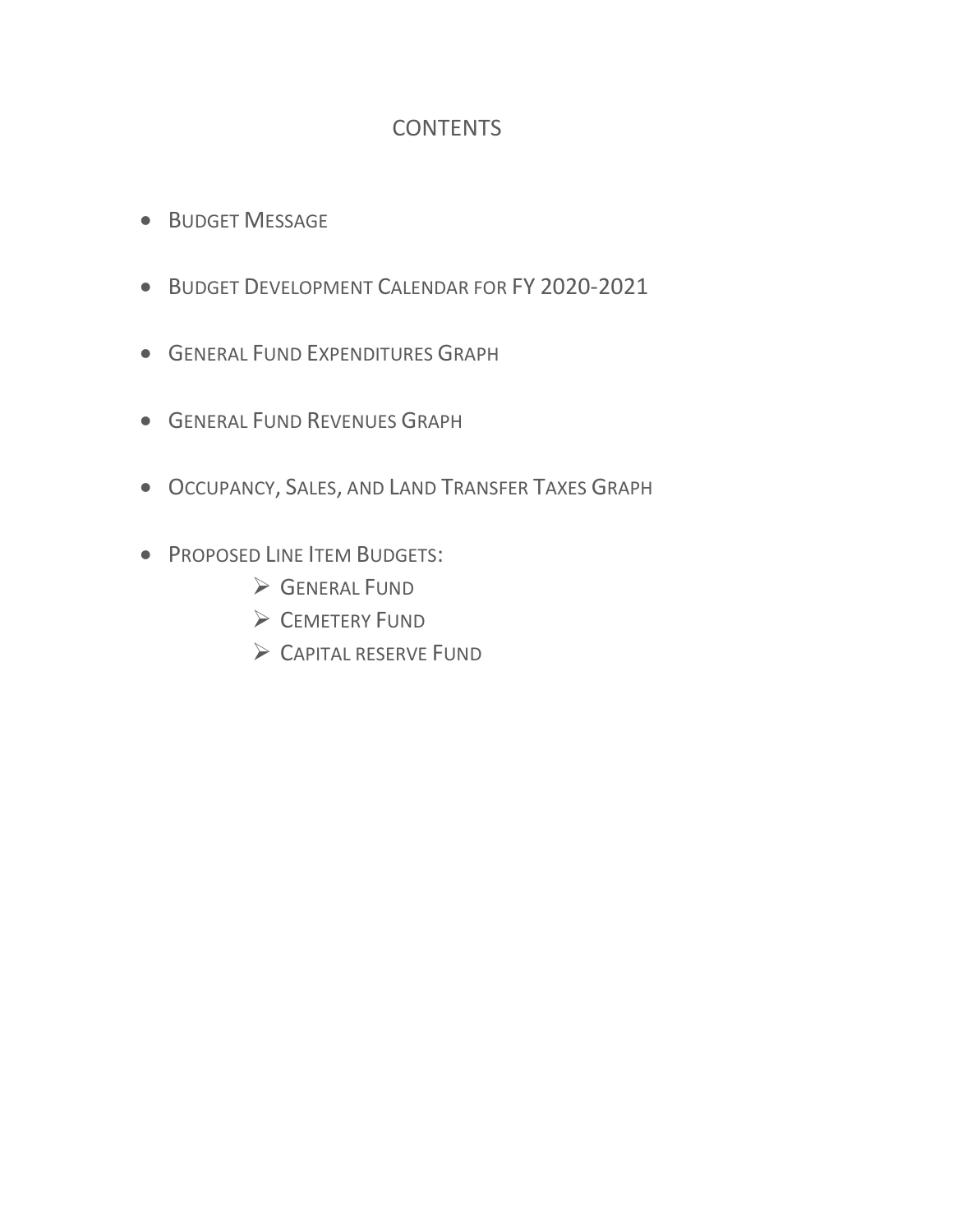

## **Town of Southern Shores**

5375 N. Virginia Dare Trail, Southern Shores, NC 27949 Phone 252-261-2394 / Fax 252-255-0876 [www.southernshores-nc.gov](http://www.southernshores-nc.gov/)

May 5, 2020

Budget Message Fiscal Year 2020-2021 [NCGS §159-1]

To the Honorable Mayor and Members of the Town Council:

In accordance with the State of North Carolina's Local Government Budget and Fiscal Control Act, the proposed budget for fiscal year 2020-2021 was filed today with the Town Clerk and will be available for public inspection beginning May 6, 2020. Public Notice of the proposed operating budget will be posted on the Town's bulletin boards, the Town's website, the Town's social media outlet, and in a Notice of Public Hearing to be published in accordance with NCGS §159-12 for a Public Hearing to be held June 1, 2020 at 5:30 p.m. in the Pitts Center.

During the current fiscal year, the number of residential and commercial building permits has decreased compared to fiscal year 2018-2019 but the number of new single-family dwellings are on track to exceed those permitted in the previous two fiscal years. Due to the revaluation of all property in Southern Shores that was completed earlier this year, the overall value of the Town's taxable property increased 20%. This results in a re-setting of the Town's tax rate to 19.58 cents in order to keep revenues the same to fund the current cost of expenses. Property taxes comprise 53% of the Town's major sources of revenues in the proposed budget.

The other major sources of revenue for the Town of Southern Shores include occupancy tax, sales tax, and land transfer tax, which is distributed to each municipality in Dare County. Due to the COVID-19 pandemic, we are projecting a 20% reduction in occupancy tax revenue, 5% decrease in sales tax revenue, and 2.5% decrease in land transfer revenue. As directed by Council, the \$662,340 that has traditionally been allocated to fund street projects has been used to offset the anticipated loss of revenue due to the COVID-19 pandemic.

During the months of February and March, 2020, Finance Officer Bonnie Swain and I met with each Department Head, including the Southern Shores Volunteer Fire Department, and gathered the proposed expenses for services for the next fiscal year. The costs for contracted services, including lifeguard service, limb and branch collection, and fire protection, are established in each contract. The proposed expenses and revenues were presented to Council at the April 21, 2020 Budget Work Session which was broadcasted on the Zoom online meeting platform. Council had the opportunity to ask questions about each line item as they were reviewed. The Finance Officer has made the adjustments to the budget as directed by Council at the Work Session and the proposed budget is balanced at the revenue neutral rate without a tax increase.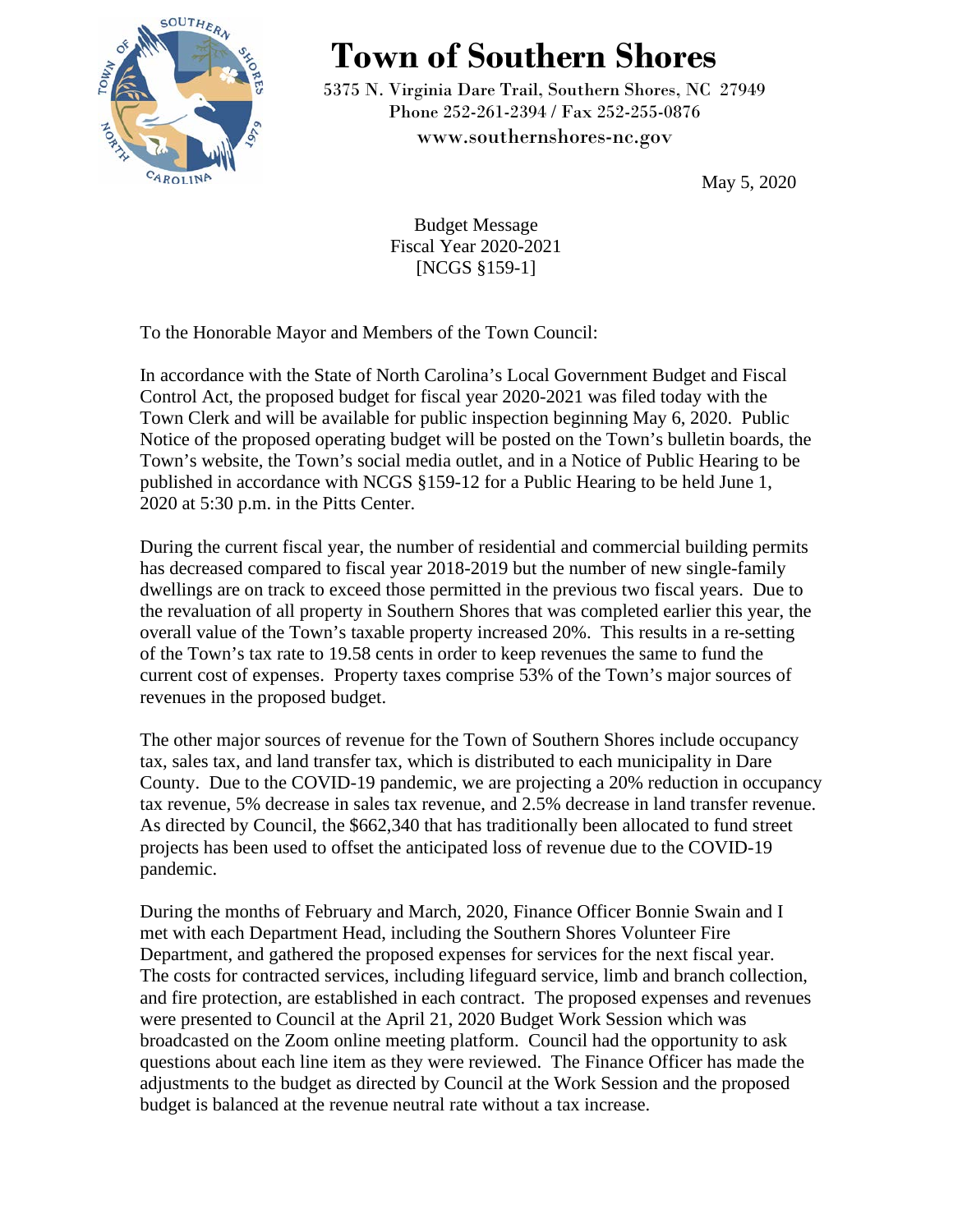The proposed budget has been filed and will be available for public inspection tomorrow morning. Following the Public Hearing held on June 1, 2020 Council may amend the proposed budget or adopt it as proposed which must occur prior to July 1, 2020.

Wes Haskett Interim Town Manager/Budget Officer Town of Southern Shores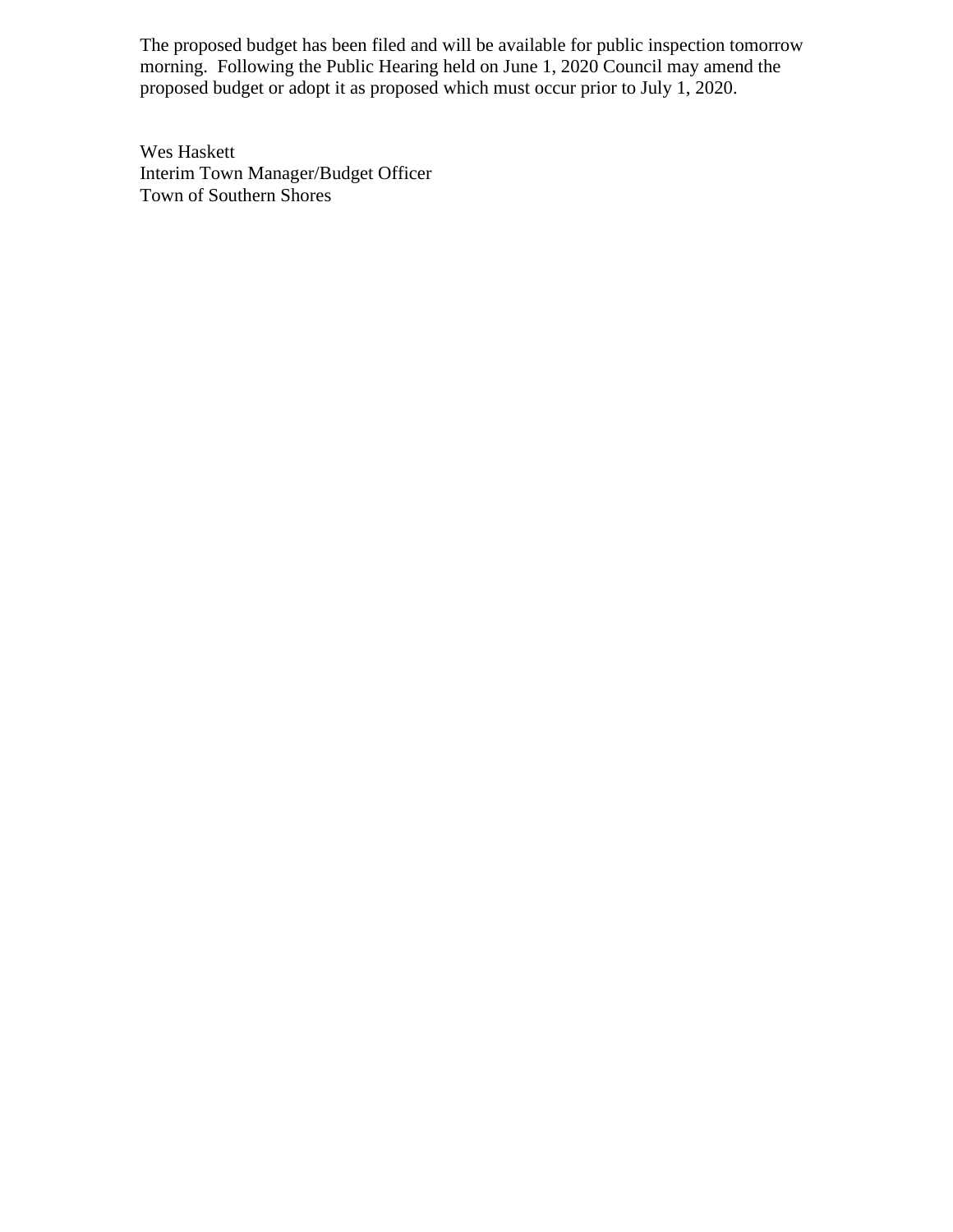- **April 21, 2020 - 9:00 AM Town Council Workshop Meeting (Council Work Session-Budget Planning)** Review of Budget Officer's projected revenues and expenditures and Draft proposed budget intended to be filed and submitted. Opportunity for Town Council, by its action, to direct Budget Officer to submit different revenues and expenses, including capital and special projects, in his proposed budget.
- **May 5, 2020 - 5:30 PM Regular Meeting** Budget Officer officially files his recommended budget (inclusive of any previous Council directives) with the Clerk - (Clerk makes Budget Officer's filedrecommended budget document available for public inspection, and publishes notice of June 1, 2020 Public Hearing
- **June 1, 2020 - 5:30 PM Regular meeting**  Public Hearing (separate from public comment periods) on the Budget Officer's FY 2020-2021 filed recommended budget. After the Public Hearing, the Council must adopt (prior to July 1, 2020), with any changes it enacts as a Council, an annual operating budget for FY 2020-2021.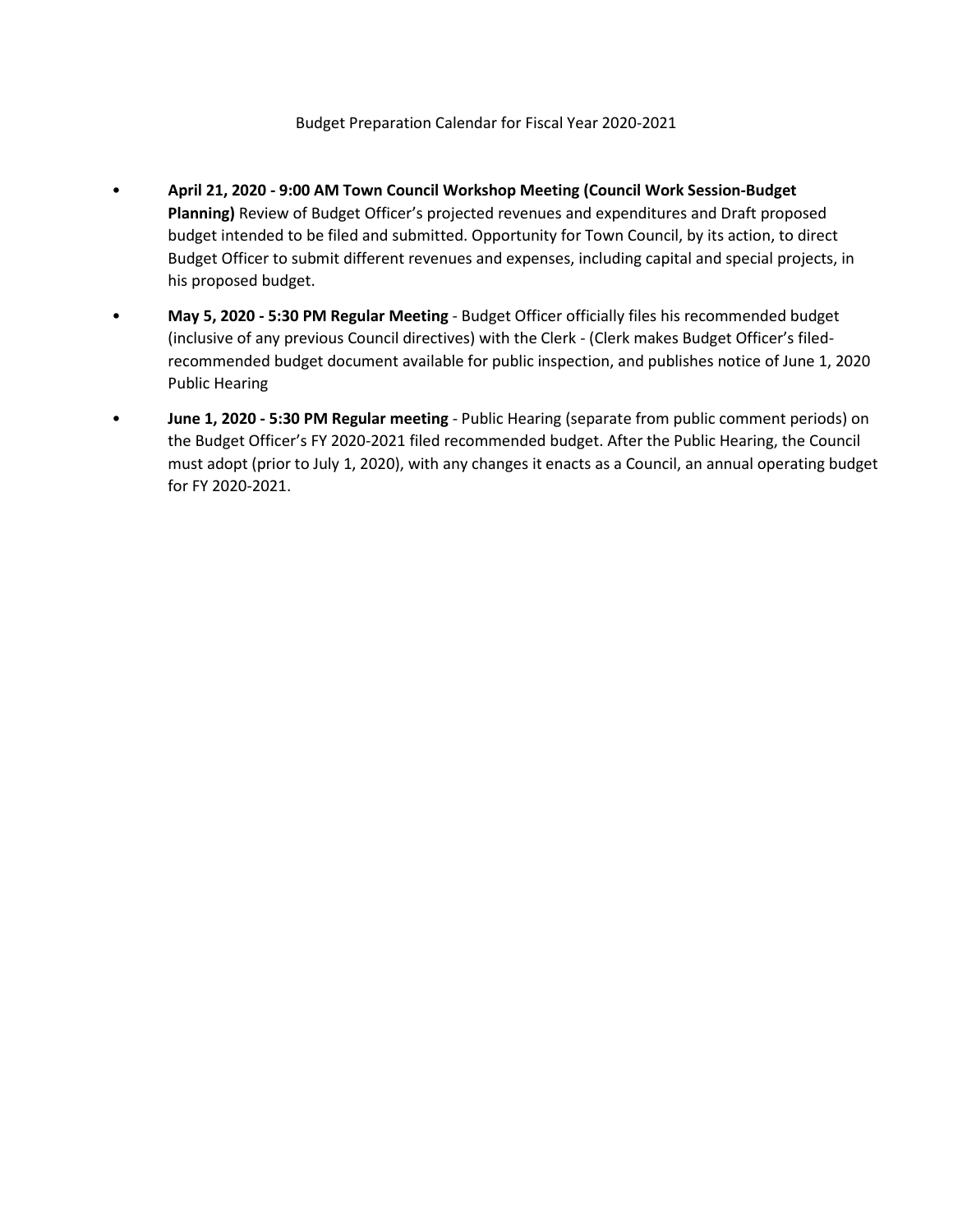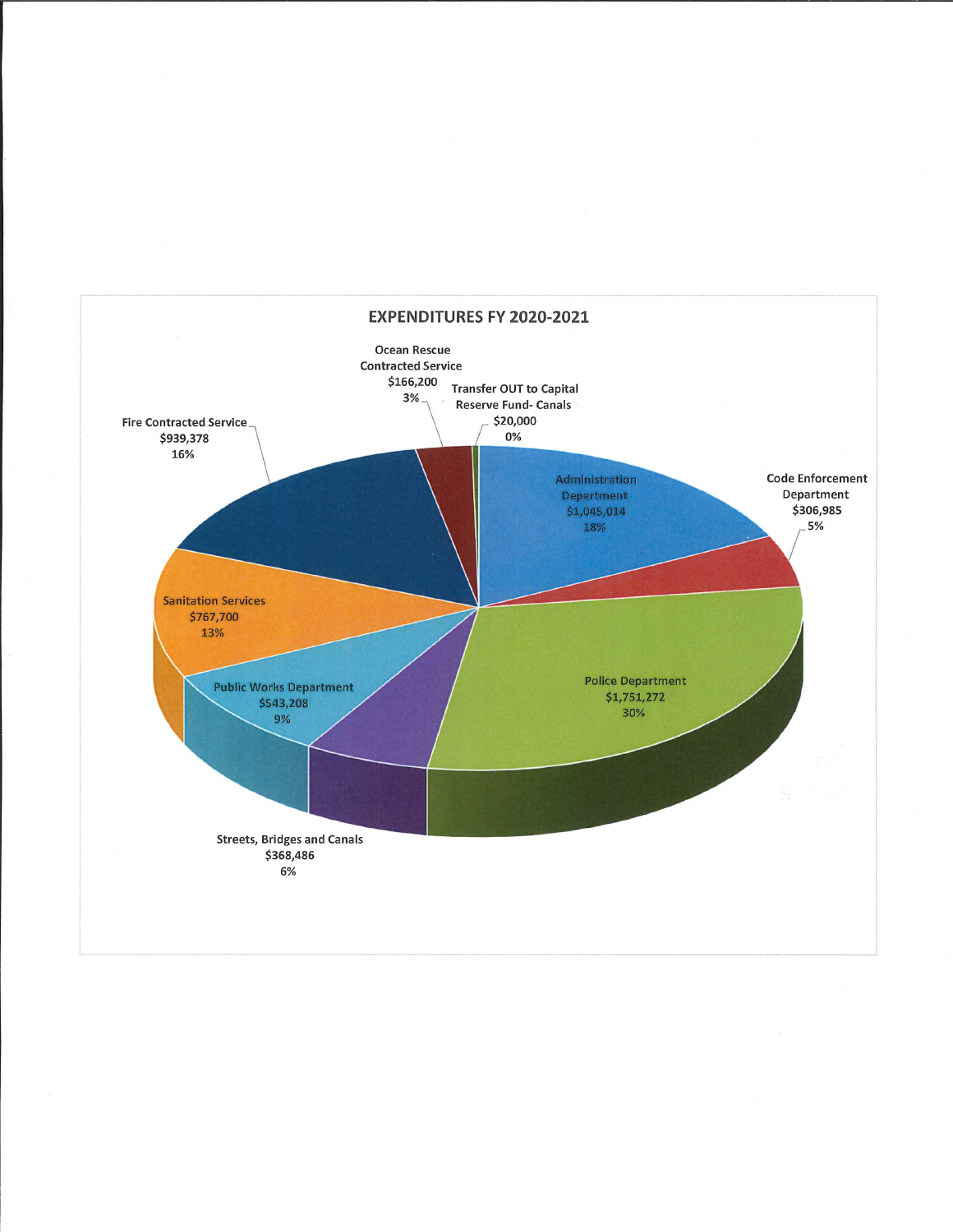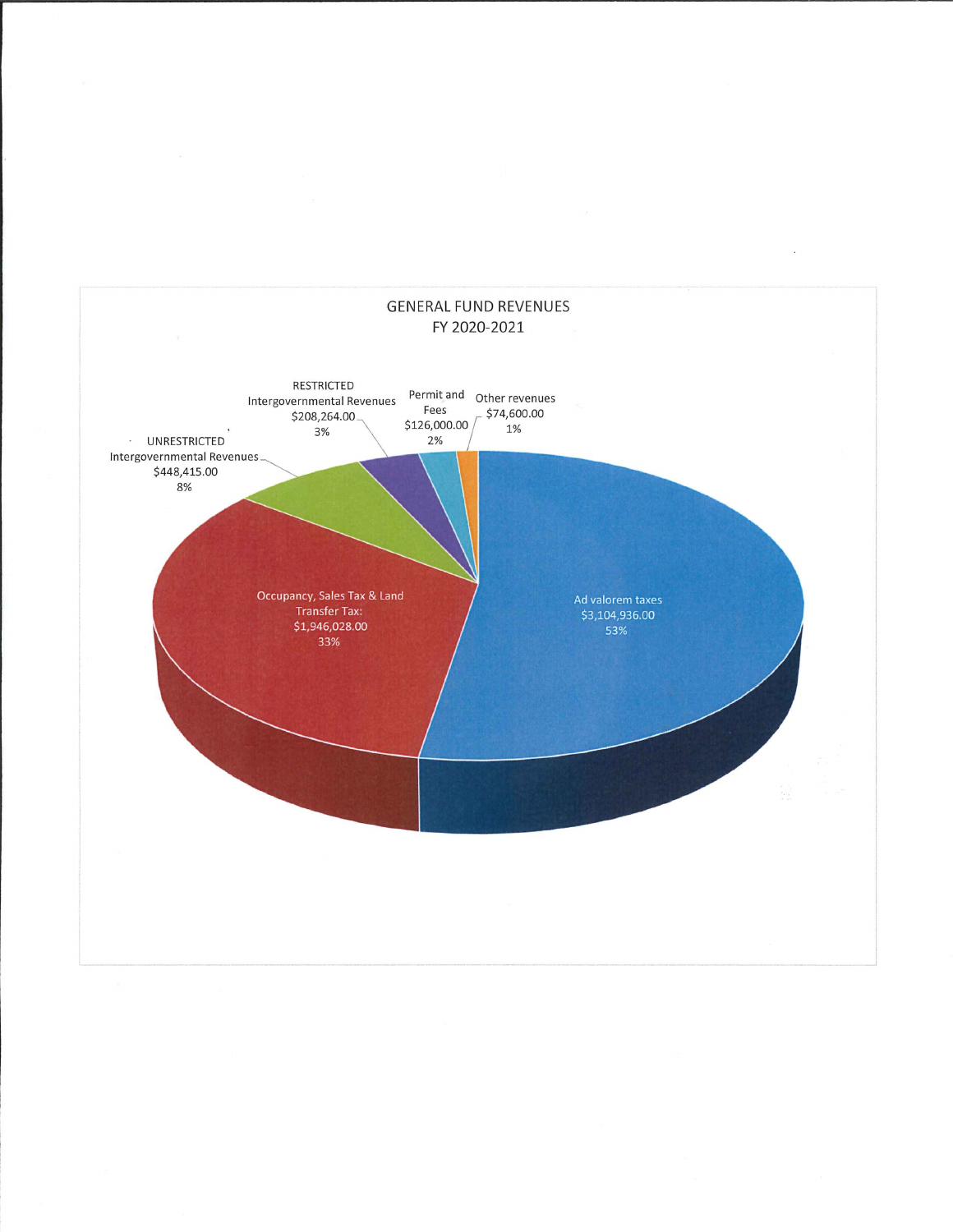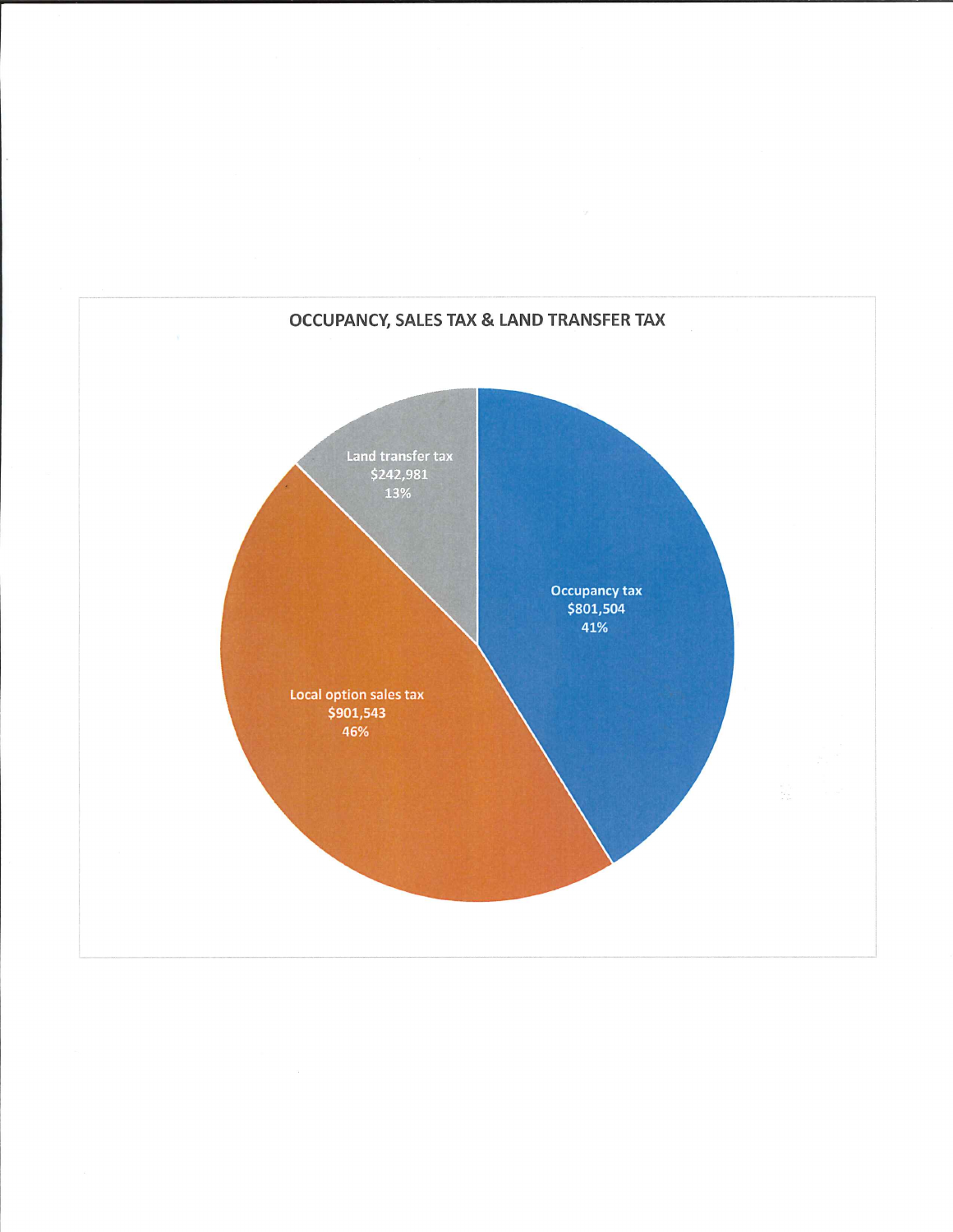| <b>GENERAL FUND SUMMARY</b>                      |                    |                           |                     |                       |                         |                     |
|--------------------------------------------------|--------------------|---------------------------|---------------------|-----------------------|-------------------------|---------------------|
|                                                  | FY 17-18<br>Actual | FY 18-19<br><b>Actual</b> | FY 19-20<br>Amended | FY 20-21<br>Requested | FY 20-21<br>Recommended | FY 20-21<br>Adopted |
| <b>Revenues:</b>                                 |                    |                           |                     |                       |                         |                     |
| Ad valorem taxes                                 | 3,030,645          | 3,064,445                 | 3,081,460           | 3,104,936             | 3,104,936               |                     |
| Occupancy, Sales Tax & Land Transfer Tax:        | 2,227,618          | 2,200,084                 | 2,165,590           | 1,946,028             | 1,946,028               |                     |
| <b>UNRESTRICTED Intergovernmental Revenues</b>   | 453,294            | 461,463                   | 450,200             | 448,415               | 448,415                 |                     |
| RESTRICTED Intergovernmental Revenues            | 639,141            | 235,748                   | 664,382             | 208,264               | 208,264                 |                     |
| Permit and Fees                                  | 156,815            | 139,324                   | 129,000             | 126,000               | 126,000                 |                     |
| Other revenues                                   | 81,833             | 234,125                   | 147,674             | 74,600                | 74,600                  |                     |
| SubTotal:                                        | 6,589,346          | 6,335,189                 | 6,638,306           | 5,908,243             | 5,908,243               |                     |
| <b>Transfer IN from Other Funds</b>              | 22,000             |                           |                     |                       |                         |                     |
| Appropriated-Undesignated Fund Balance           |                    |                           | 1,406,411           |                       |                         |                     |
| Total:                                           | 6,611,346          | 6,335,189                 | 8,044,717           | 5,908,243             | 5,908,243               |                     |
|                                                  |                    |                           |                     |                       |                         |                     |
| <b>Expenditures:</b>                             |                    |                           |                     |                       |                         |                     |
| <b>Administration Department</b>                 | 944,656            | 1,004,062                 | 1,080,656           | 1,045,014             | 1,045,014               |                     |
| Code Enforcement Department                      | 245,974            | 300,597                   | 270,673             | 306,985               | 306,985                 |                     |
| Police Department                                | 1,468,688          | 1,621,713                 | 1,768,688           | 1,751,272             | 1,751,272               |                     |
| <b>Streets, Bridges and Canals</b>               | 1,419,636          | 1,078,281                 | 2,355,404           | 368,486               | 368,486                 |                     |
| <b>Public Works Department</b>                   | 389,150            | 513,722                   | 752,469             | 543,208               | 543,208                 |                     |
| <b>Sanitation Services</b>                       | 650,166            | 685,046                   | 742,863             | 767,700               | 767,700                 |                     |
| <b>Fire Contracted Service</b>                   | 691,767            | 633,240                   | 890,464             | 939,378               | 939,378                 |                     |
| Ocean Rescue Contracted Service                  | 161,550            | 163,500                   | 163,500             | 166,200               | 166,200                 |                     |
| <b>Total Operating General Fund Expenditures</b> | 5,971,587          | 6,000,161                 | 8,024,717           | 5,888,243             | 5,888,243               |                     |
| Transfer OUT to Capital Reserve Fund- Canals     | 20,000             | 20,000                    | 20,000              | 20,000                | 20,000                  |                     |
| Transfer OUT to Capital Reserve Fund             | 254,019            |                           |                     |                       |                         |                     |
|                                                  |                    |                           | 8,044,717           | 5,908,243             | 5,908,243               |                     |
|                                                  |                    |                           |                     |                       |                         |                     |
| REVENUES OVER (UNDER) EXPENDITURES               | 617,759            | 335,028                   |                     |                       |                         |                     |
|                                                  |                    |                           |                     |                       |                         |                     |
|                                                  |                    |                           |                     |                       |                         |                     |
| $.01 = $156,617$                                 |                    |                           |                     |                       |                         |                     |
|                                                  |                    |                           |                     |                       |                         |                     |
|                                                  |                    |                           |                     |                       |                         |                     |
|                                                  |                    |                           |                     |                       |                         |                     |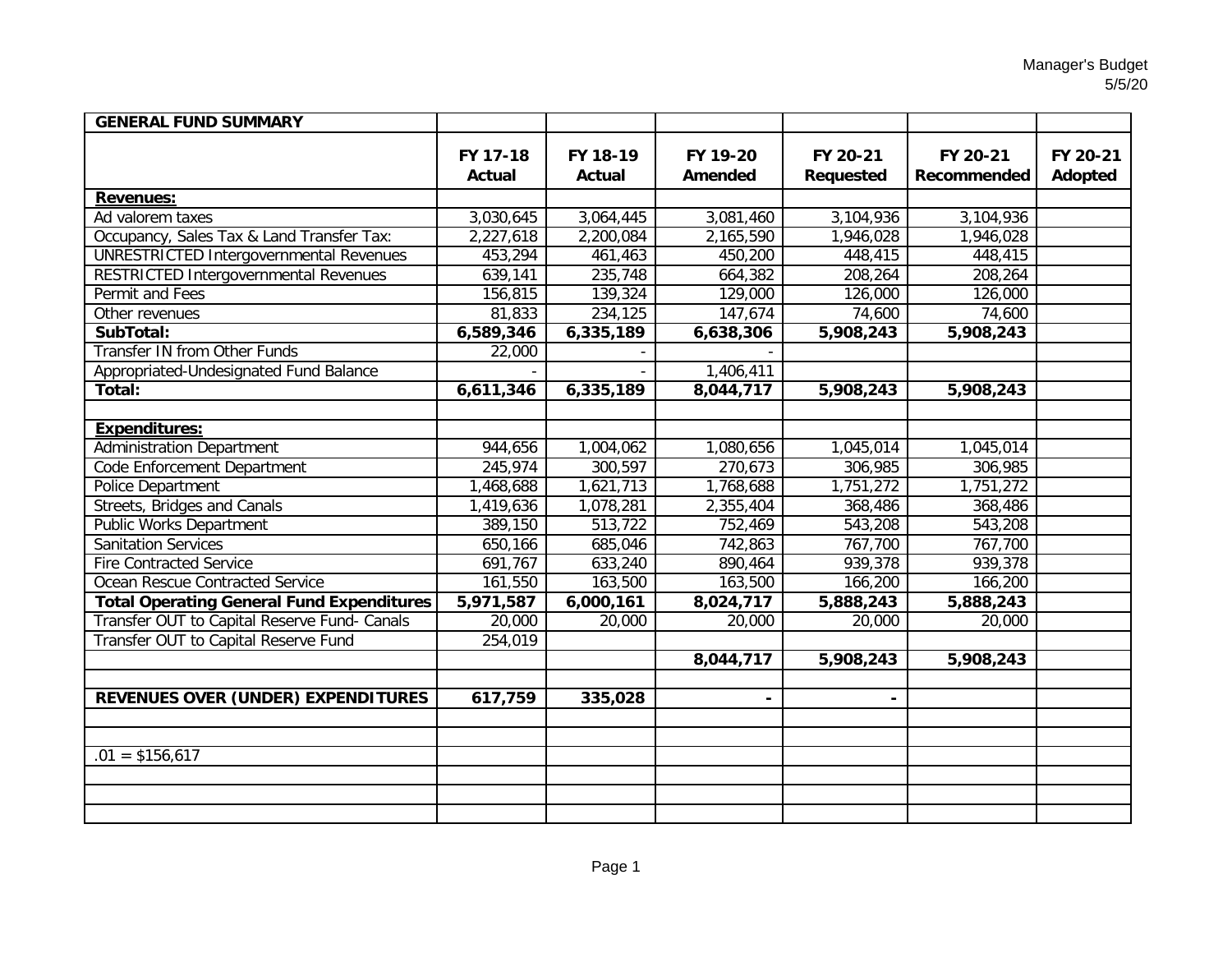| <b>GENERAL FUND</b>                              |           |                  |           |                  |             |          |  |
|--------------------------------------------------|-----------|------------------|-----------|------------------|-------------|----------|--|
|                                                  | FY 17-18  | FY 18-19         | FY 19-20  | FY 20-21         | FY 20-21    | FY 20-21 |  |
| <b>REVENUES</b>                                  | Actual    | Actual           | Amended   | <b>Requested</b> | Recommended | Adopted  |  |
| <b>AD VALOREM TAXES:</b>                         |           |                  |           |                  |             |          |  |
| Property taxes - current year                    | 2,885,427 | 2,920,081        | 2,936,160 | 2,961,936        | 2,961,936   |          |  |
| Property taxes - prior years                     | 10,210    | 9,775            | 5,000     | 5,000            | 5,000       |          |  |
| Vehicle taxes - prior years                      | 42        | $\overline{58}$  | 2,300     |                  |             |          |  |
| <b>NCVTS</b>                                     | 101,506   | 100,228          | 105,000   | 105,000          | 105,000     |          |  |
| Tax penalties and interest                       | 3,460     | 4,303            | 3,000     | 3,000            | 3,000       |          |  |
| <b>Special Assessment</b>                        | 30,000    | 30,000           | 30,000    | 30,000           | 30,000      |          |  |
| <b>Total Ad Valorem Taxes</b>                    | 3,030,645 | 3,064,445        | 3,081,460 | 3,104,936        | 3,104,936   |          |  |
|                                                  |           |                  |           |                  |             |          |  |
| Occupancy, Sales Tax & Land Transfer Tax:        |           |                  |           |                  |             |          |  |
| Occupancy tax                                    | 1,014,531 | 1,001,880        | 958,000   | 801,504          | 801,504     |          |  |
| Local option sales tax                           | 964,512   | 948,993          | 961,619   | 901,543          | 901,543     |          |  |
| Land transfer tax                                | 248,575   | 249,211          | 245,971   | 242,981          | 242,981     |          |  |
| Total Occupancy, Sales Tax & Land Transfer       | 2,227,618 | 2,200,084        | 2,165,590 | 1,946,028        | 1,946,028   |          |  |
|                                                  |           |                  |           |                  |             |          |  |
| UNRESTRICTED INTERGOVERNMENTAL REVENUES:         |           |                  |           |                  |             |          |  |
| Utilities franchise tax                          | 259,893   | 271,200          | 263,000   | 264,315          | 264,315     |          |  |
| Video Programming Tax                            | 68,982    | 66,316           | 65,000    | 63,900           | 63,900      |          |  |
| Telecommunications tax                           | 24,875    | 23,193           | 23,000    | 21,000           | 21,000      |          |  |
| PEG Channel Revenue                              | 27,031    | 26,893           | 26,000    | 26,000           | 26,000      |          |  |
| <b>ABC</b> revenues                              | 57,717    | 58,947           | 58,000    | 58,000           | 58,000      |          |  |
| Beer and Wine Tax                                | 12,786    | 12,837           | 13,000    | 13,000           | 13,000      |          |  |
| Solid Waste Disposal Tax                         | 2,010     | 2,077            | 2,200     | 2,200            | 2,200       |          |  |
| <b>Total Unrestricted Intergovernmental Revs</b> | 453,294   | 461,463          | 450,200   | 448,415          | 448,415     |          |  |
|                                                  |           |                  |           |                  |             |          |  |
| <b>RESTRICTED INTERGOVERNMENTAL REVENUES:</b>    |           |                  |           |                  |             |          |  |
| <b>Powell Bill</b>                               | 119,139   | 117,888          | 118,000   | 118,000          | 118,000     |          |  |
| COPS Grant-DOJ                                   | 15,869    |                  |           |                  |             |          |  |
| <b>GCC Grant</b>                                 | 21,486    |                  | 18,632    | 61,264           | 61,264      |          |  |
| <b>GHSP Grant</b>                                |           |                  | 18,750    |                  |             |          |  |
| Dare County Tourist Bureau Grant                 |           | 86,938           |           |                  |             |          |  |
| Controlled Substance tax                         | 1,775     | $\overline{922}$ |           |                  |             |          |  |
| Government Access Channel Grant                  | 7,424     | 6,000            | 10,000    | 5,000            | 5,000       |          |  |
| <b>Shoreline Stabilization</b>                   | 24,000    | 24,000           | 24,000    | 24,000           | 24,000      |          |  |
| US Dept of Homeland Security- FEMA               |           |                  | 475,000   |                  |             |          |  |
| Dare County Beach Noursihment Grant              | 449,448   |                  |           |                  |             |          |  |
| <b>Total Restricted Intergovernmental Revs</b>   | 639,141   | 235,748          | 664,382   | 208,264          | 208,264     |          |  |
|                                                  |           |                  |           |                  |             |          |  |
|                                                  |           |                  |           |                  |             |          |  |
|                                                  |           |                  |           |                  |             |          |  |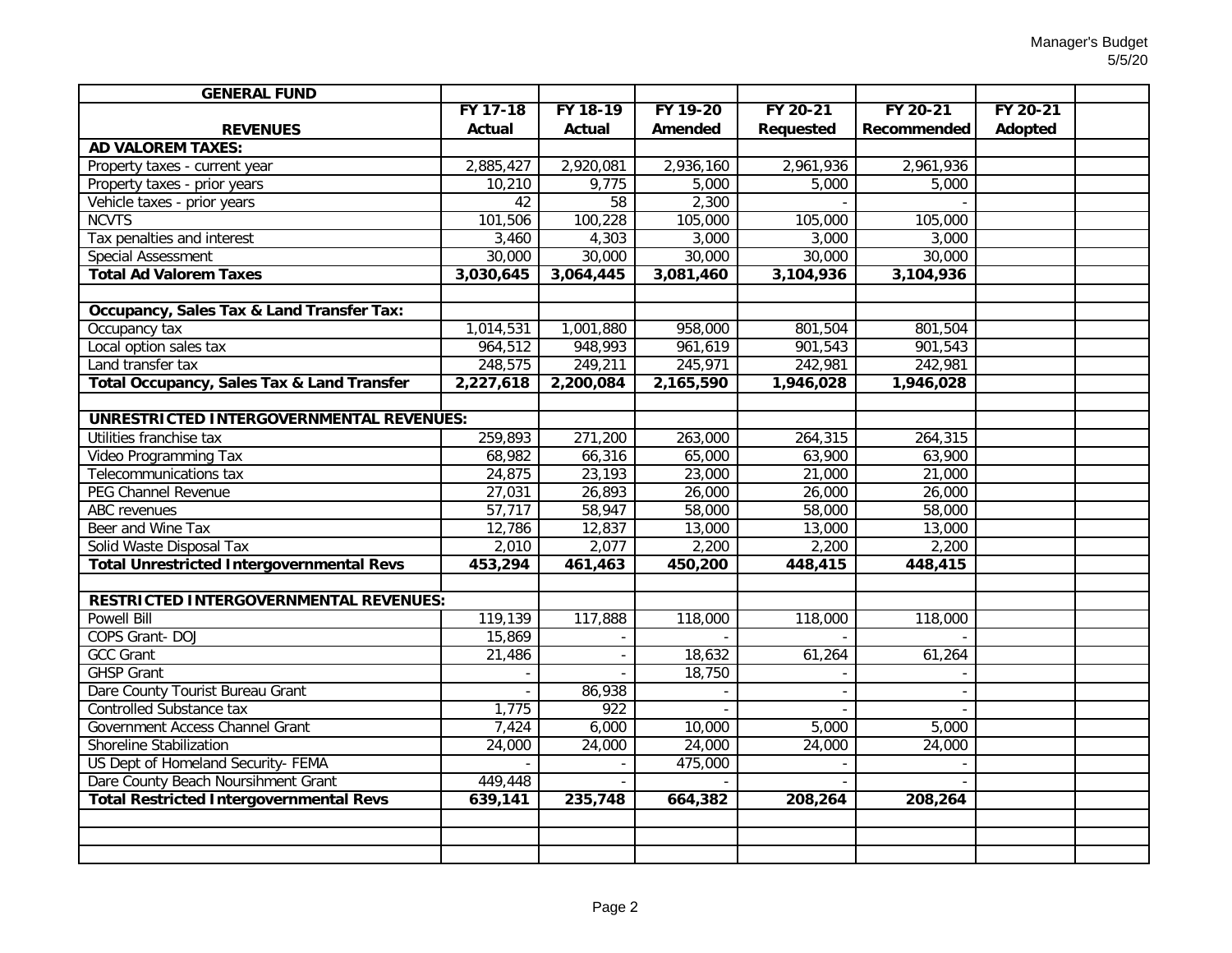|                                       | FY 17-18         | FY 18-19  | FY 19-20  | FY 20-21  | FY 20-21    | FY 20-21 |  |
|---------------------------------------|------------------|-----------|-----------|-----------|-------------|----------|--|
| <b>REVENUES</b>                       | Actual           | Actual    | Amended   | Requested | Recommended | Adopted  |  |
|                                       |                  |           |           |           |             |          |  |
| <b>PERMITS AND FEES:</b>              |                  |           |           |           |             |          |  |
| <b>Building permits</b>               | 128,873          | 117,621   | 105,000   | 105,000   | 105,000     |          |  |
| Plan review fees                      | 12,376           | 10,356    | 10,000    | 10,000    | 10,000      |          |  |
| CAMA fees                             | 4,615            | 3,415     | 2,500     | 2,500     | 2,500       |          |  |
| Planning board fees                   | 4,775            | 3,050     | 3,000     | 2,500     | 2,500       |          |  |
| Court costs and fees                  | $\overline{777}$ | 882       | 1,000     | 1,000     | 1,000       |          |  |
| Parking and other fines               | 5,399            | 4,000     | 7,500     | 5,000     | 5,000       |          |  |
| <b>Total Permits and Fees</b>         | 156,815          | 139,324   | 129,000   | 126,000   | 126,000     |          |  |
|                                       |                  |           |           |           |             |          |  |
| <b>Other Revenues:</b>                |                  |           |           |           |             |          |  |
| Interest income                       | 68,955           | 122,608   | 100,000   | 65,000    | 65,000      |          |  |
| Sale of fixed assets                  | 2,074            | 31,700    | 4,280     |           |             |          |  |
| Rental Income                         | 3,000            | ,600      | 2,400     | 2,400     | 2,400       |          |  |
| Miscellaneous                         | 6,054            | 66,203    | 5,500     | 5,000     | 5,000       |          |  |
| Body Armour Grant                     | 750              |           | 1,200     | 1,200     | 1,200       |          |  |
| Outer Banks Community Foundation      | 1,000            | 1,000     | 1,000     | ,000      | 1,000       |          |  |
| Insurance proceeds                    |                  | 11,014    | 33,294    |           |             |          |  |
| <b>Total Other Revenues</b>           | 81,833           | 234,125   | 147,674   | 74,600    | 74,600      |          |  |
|                                       |                  |           |           |           |             |          |  |
| <b>Total Other Revenues</b>           | 1,331,083        | 1,070,660 | 1,391,256 | 857,279   | 857,279     |          |  |
| <b>TOTAL REVENUE BEFORE TRANSFERS</b> |                  |           |           |           |             |          |  |
|                                       |                  |           |           |           |             |          |  |
|                                       |                  |           |           |           |             |          |  |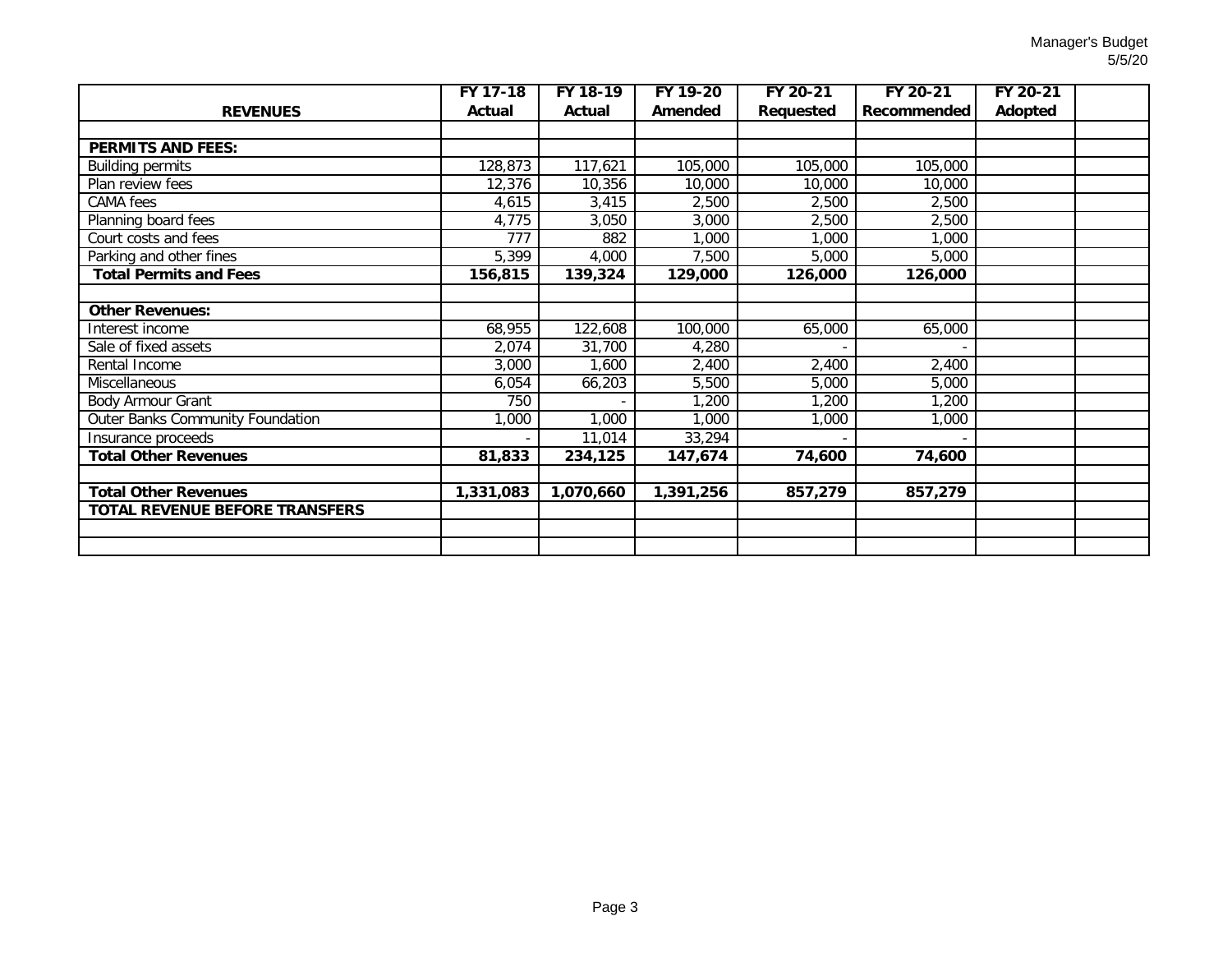|                                              | FY 17-18      | FY 18-19         | FY 19-20          | FY 20-21             | FY 20-21          | FY 20-21 |
|----------------------------------------------|---------------|------------------|-------------------|----------------------|-------------------|----------|
|                                              | <b>Actual</b> | <b>Actual</b>    | <b>Amended</b>    |                      |                   | Adopted  |
| <b>ADMINISTRATION DEPARTMENT</b><br>Salaries | 370,844       | 375,442          |                   | Requested<br>369,009 | Recommended       |          |
| <b>FICA</b>                                  | 26,243        | 26,820           | 364,150<br>30,887 | 28,229               | 369,009<br>28,229 |          |
| Retirement                                   | 46,572        | 48,057           | 50,324            | 56,089               | 56,089            |          |
| <b>Group Health insurance</b>                | 43,044        | 47,119           | 53,845            | 47,360               | 47,360            |          |
| <b>Council Compensation</b>                  | 18,600        | 18,600           | 18,600            | 18,600               | 18,600            |          |
| <b>Council Travel &amp; Training</b>         | 2,394         | 3,123            | 5,000             | 5,000                | 5,000             |          |
| <b>Unemployment Payments</b>                 |               | $\overline{761}$ | 1,000             | 1,000                | 1,000             |          |
| Merit/Bonus Pay                              |               |                  |                   | 35,000               | 35,000            |          |
| Legal services                               | 59,251        | 102,702          | 100,000           | 60,000               | 60,000            |          |
| <b>Audit services</b>                        | 16,000        | 17,000           | 17,000            | 17,000               | 17,000            |          |
| Payroll services                             | 8,511         | 7,017            | 8,200             | 8,200                | 8,200             |          |
| Computer services                            | 53,455        | 61,512           | 75,000            | 72,127               | 72,127            |          |
| Insurance and bonds                          | 70,230        | 73,681           | 75,000            | 75,000               | 75,000            |          |
| Advertising                                  | 725           | 1,616            | 1,000             | 1,000                | 1,000             |          |
| Travel                                       | 8,490         | 8,860            | 15,000            | 15,000               | 15,000            |          |
| Telephone                                    | 29,845        | 30,842           | 31,500            | 31,500               | 31,500            |          |
| <b>Utilities</b>                             | 22,822        | 22,592           | 25,000            | 25,000               | 25,000            |          |
| Dues/subscriptions                           | 8,240         | 8,191            | 10,000            | 10,000               | 10,000            |          |
| Training                                     | 5,731         | 7,267            | 13,500            | 13,500               | 13,500            |          |
| Supplies                                     | 7,378         | 6,443            | 10,000            | 12,000               | 12,000            |          |
| Postage                                      | 1,286         | 1,754            | 2,000             | 2,000                | 2,000             |          |
| Equipment lease & maintenance                | 8,291         | 14,091           | 16,000            | 16,000               | 16,000            |          |
| <b>Municipal Elections</b>                   | 4,280         |                  | 5,000             |                      |                   |          |
| Dare County & NCVTS tax collection           | 47,540        | 48,168           | 50,000            | 54,000               | 54,000            |          |
| Gov't. Access Channel (PEG Channel)          | 27,031        | 26,893           | 26,000            | 26,000               | 26,000            |          |
| Gov't. Access Channel Membership             | 1,000         | 1,000            | 1,000             | 1,000                | 1,000             |          |
| Municode publishing                          | 3,706         | 1,175            | 5,000             | 5,000                | 5,000             |          |
| <b>Vehicle Operations</b>                    | 386           | 438              | 500               | 500                  | 500               |          |
| EE Recognition & Appreciation                | 9,258         | 6,841            | 8,500             | 8,500                | 8,500             |          |
| <b>Wellness Initative</b>                    | 2,862         | 1,935            | 3,000             | 3,000                | 3,000             |          |
| <b>Contracted Services</b>                   | 3,630         | 3,580            | 30,100            | 4,000                | 4,000             |          |
| Misc.                                        | 7,286         | 4,905            | 10,000            | 10,000               | 10,000            |          |
| Technology Update- Pitts Center              | 7,424         | 6,000            | 10,000            | 5,000                | 5,000             |          |
| Recording of Meetings                        | 5,681         | 4,437            | 7,550             | 8,400                | 8,400             |          |
| <b>Cleaning of Town Buildings</b>            | 16,620        | 15,200           | 1,000             | 1,000                | 1,000             |          |
| <b>Total</b>                                 | 944,656       | 1,004,062        | 1,080,656         | 1,045,014            | 1,045,014         |          |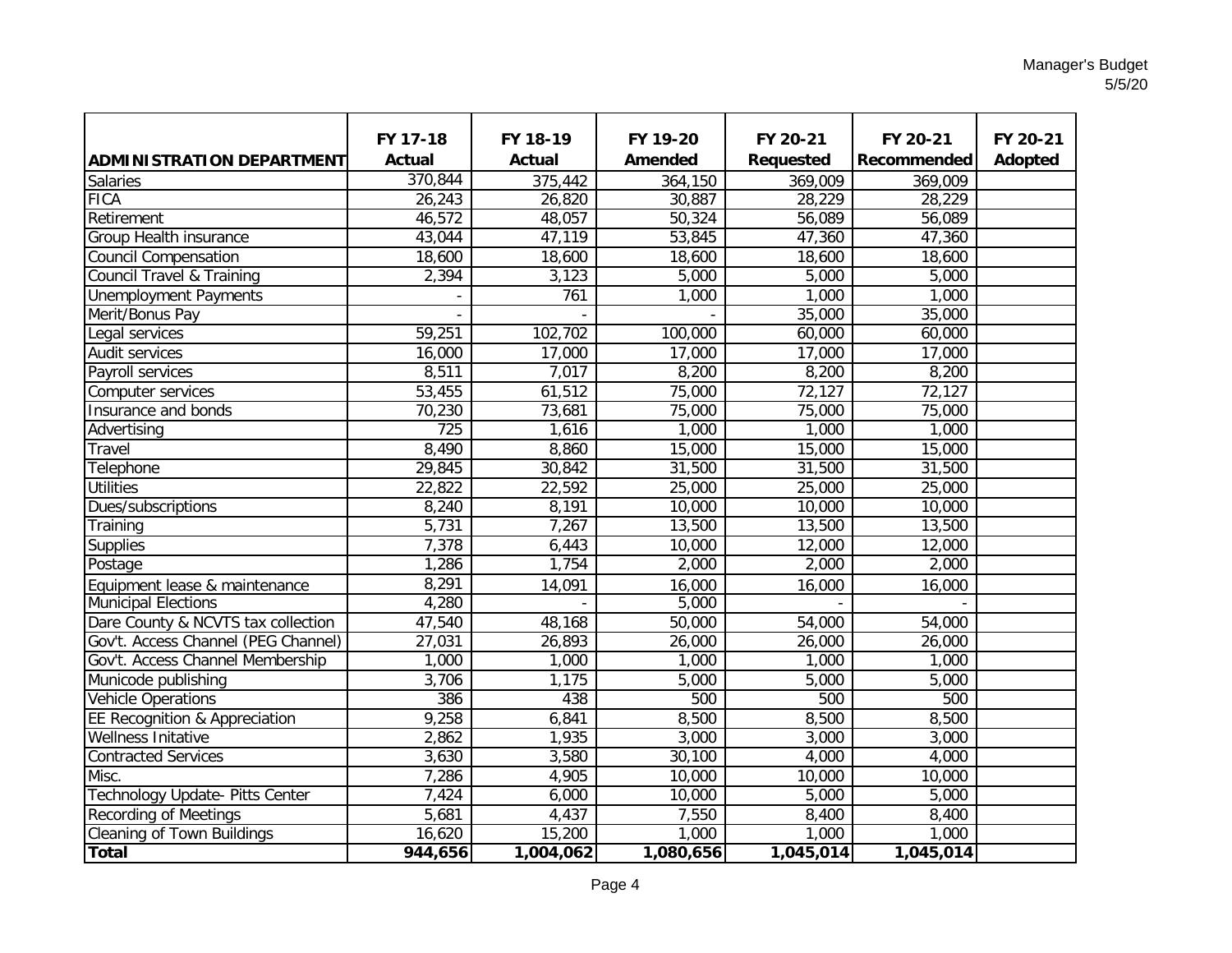| <b>PLANNING &amp; CODE ENFORCEMENT</b> |                  |                  |          |                  |             |          |
|----------------------------------------|------------------|------------------|----------|------------------|-------------|----------|
|                                        | FY 17-18         | FY 18-19         | FY 19-20 | FY 20-21         | FY 20-21    | FY 20-21 |
|                                        | Actual           | Actual           | Amended  | <b>Requested</b> | Recommended | Adopted  |
|                                        |                  |                  |          |                  |             |          |
| <b>Salaries</b>                        | 152,443          | 177,390          | 184,009  | 207,772          | 207,772     |          |
| <b>FICA</b>                            | 10,793           | 13,141           | 14,077   | 15,895           | 15,895      |          |
| Group Health insurance                 | 21,901           | 22,677           | 25,862   | 31,311           | 31,311      |          |
| <b>Employee retirement</b>             | 16,419           | 19,675           | 21,425   | 28,207           | 28,207      |          |
| <b>Contracted Services</b>             | 9,267            | 9,800            | 3,600    | 3,600            | 3,600       |          |
| Printing                               | 561              | 1,337            | 1,000    | 1,000            | 1,000       |          |
| Advertising                            | 1,317            | 1,562            | 1,000    | 1,000            | 1,000       |          |
| Travel                                 | $\overline{123}$ | 4,829            | 1,500    | 1,500            | 1,500       |          |
| Dues/subscriptions                     | 105              | $\overline{170}$ | 350      | 350              | 350         |          |
| Training                               | 562              | 4,050            | 2,000    | 2,000            | 2,000       |          |
| Supplies                               | 334              | 990              | 3,000    | 1,000            | 1,000       |          |
| <b>Uniforms</b>                        | 198              |                  | 200      | 200              | 200         |          |
| <b>Medical Testing</b>                 | 66               |                  |          |                  |             |          |
| Capital Outlay- Vehicles               |                  | 27,775           |          |                  |             |          |
| Vehivle Maintenance                    |                  |                  | 1,000    | 1,000            | 1,000       |          |
| Vehicle operations                     | 630              | 565              | 1,000    | 1,000            | 1,000       |          |
| Homeowners Recovery fee                | 558              | 495              | 1,000    | 1,000            | 1,000       |          |
| <b>Historic Landmarks Designation</b>  |                  | 1,728            | 1,500    | 1,000            | 1,000       |          |
| <b>Flood Zone Map Mailing</b>          | 1,797            | 1,602            | 2,000    | 3,000            | 3,000       |          |
| <b>Misc</b>                            |                  | 1,094            | 1,000    | 1,000            | 1,000       |          |
| Town Code Update                       | 27,600           | 11,717           | 5,150    | 5,150            | 5,150       |          |
| <b>BOA Meeting transcription</b>       | 1,300            |                  |          |                  |             |          |
| <b>Total Code Enforcement</b>          | 245,974          | 300,597          | 270,673  | 306,985          | 306,985     |          |
|                                        |                  |                  |          |                  |             |          |
|                                        |                  |                  |          |                  |             |          |
|                                        |                  |                  |          |                  |             |          |
|                                        |                  |                  |          |                  |             |          |
|                                        |                  |                  |          |                  |             |          |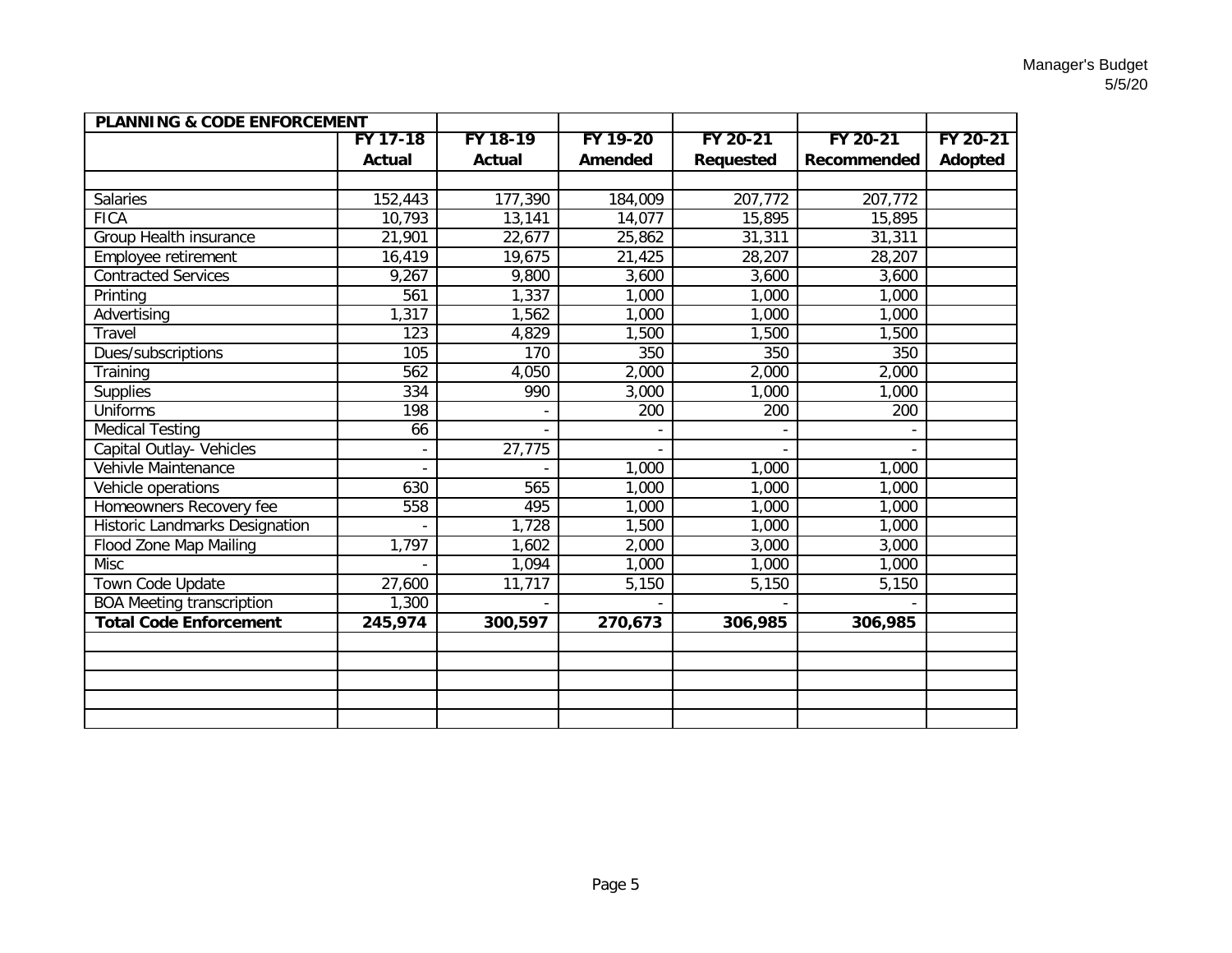|                                            | FY 17-18      | FY 18-19      | FY 19-20  | FY 20-21         | FY 20-21    | FY 20-21 |
|--------------------------------------------|---------------|---------------|-----------|------------------|-------------|----------|
| <b>POLICE DEPARTMENT</b>                   | <b>Actual</b> | <b>Actual</b> | Amended   | <b>Requested</b> | Recommended | Adopted  |
|                                            |               |               |           |                  |             |          |
| Salaries                                   | 871,532       | 850,576       | 887,575   | 876,130          | 876,130     |          |
| Holiday                                    | 30,775        | 31,190        | 25,000    | 25,000           | 25,000      |          |
| Overtime                                   | 14,247        | 12,209        | 20,000    | 20,000           | 20,000      |          |
| <b>FICA</b>                                | 67,569        | 66,923        | 71,343    | 70,466           | 70,466      |          |
| Group Health insurance                     | 119,430       | 117,529       | 129,191   | 131,690          | 131,690     |          |
| <b>Employees retirement</b>                | 120,389       | 118,746       | 135,041   | 144,722          | 144,722     |          |
| Career Development                         | 1,000         |               | 1,500     | 1,500            | 1,500       |          |
| Computer services                          | 9,649         | 675           | 13,700    | 11,000           | 11,000      |          |
| Printing                                   |               | 100           | 1,000     | 1,000            | 1,000       |          |
| Advertising                                | 707           | 1,712         |           | 1,000            | 1,000       |          |
| Travel                                     | 9,400         | 3,931         | 7,300     | 10,000           | 10,000      |          |
| Dues/subscriptions                         | 790           | 566           | 1,500     | 1,500            | 1,500       |          |
| Training                                   | 7,438         | 9,562         | 4,000     | 12,000           | 12,000      |          |
| <b>Medical testing</b>                     | 269           | 676           | 1,000     | 1,800            | 1,800       |          |
| <b>Uniforms</b>                            | 9,709         | 10,602        | 20,000    | 20,000           | 20,000      |          |
| <b>Supplies</b>                            | 33,208        | 20,984        | 37,200    | 28,000           | 28,000      |          |
| <b>Contracted Services</b>                 | 15,412        | 22,767        | 25,000    | 35,000           | 35,000      |          |
| Equipment lease & maint.                   | 7,588         |               | 5,000     | 5,000            | 5,000       |          |
| Equipment purchase                         | 55,543        | 77,773        | 100,780   | 97,200           | 97,200      |          |
| Vehicle maintenance & repair               | 29,891        | 28,404        | 28,000    | 28,000           | 28,000      |          |
| Vehicle operations                         | 30,199        | 31,626        | 35,000    | 35,000           | 35,000      |          |
| Misc.                                      | 3,095         | 67            | 3,475     | 10,000           | 10,000      |          |
| Capital Outlay- Vehicles                   |               | 191,511       | 124,819   | 95,000           | 95,000      |          |
| <b>GCC Grant-BWC cameras</b>               | 7,264         |               | 37,264    | 37,264           | 37,264      |          |
| <b>GCC Grant Thermal Cams</b>              |               |               |           | 24,000           | 24,000      |          |
| <b>GHSP Grant</b>                          |               |               | 25,000    |                  |             |          |
| <b>Total</b>                               | 1,445,104     | 1,598,129     | 1,739,688 | 1,722,272        | 1,722,272   |          |
| Sep. Allowance Transferred to Pension Fund | 23,584        | 23,584        | 29,000    | 29,000           | 29,000      |          |
| <b>Total Police</b>                        | 1,468,688     | 1,621,713     | 1,768,688 | 1,751,272        | 1,751,272   |          |
|                                            |               |               |           |                  |             |          |
|                                            |               |               |           |                  |             |          |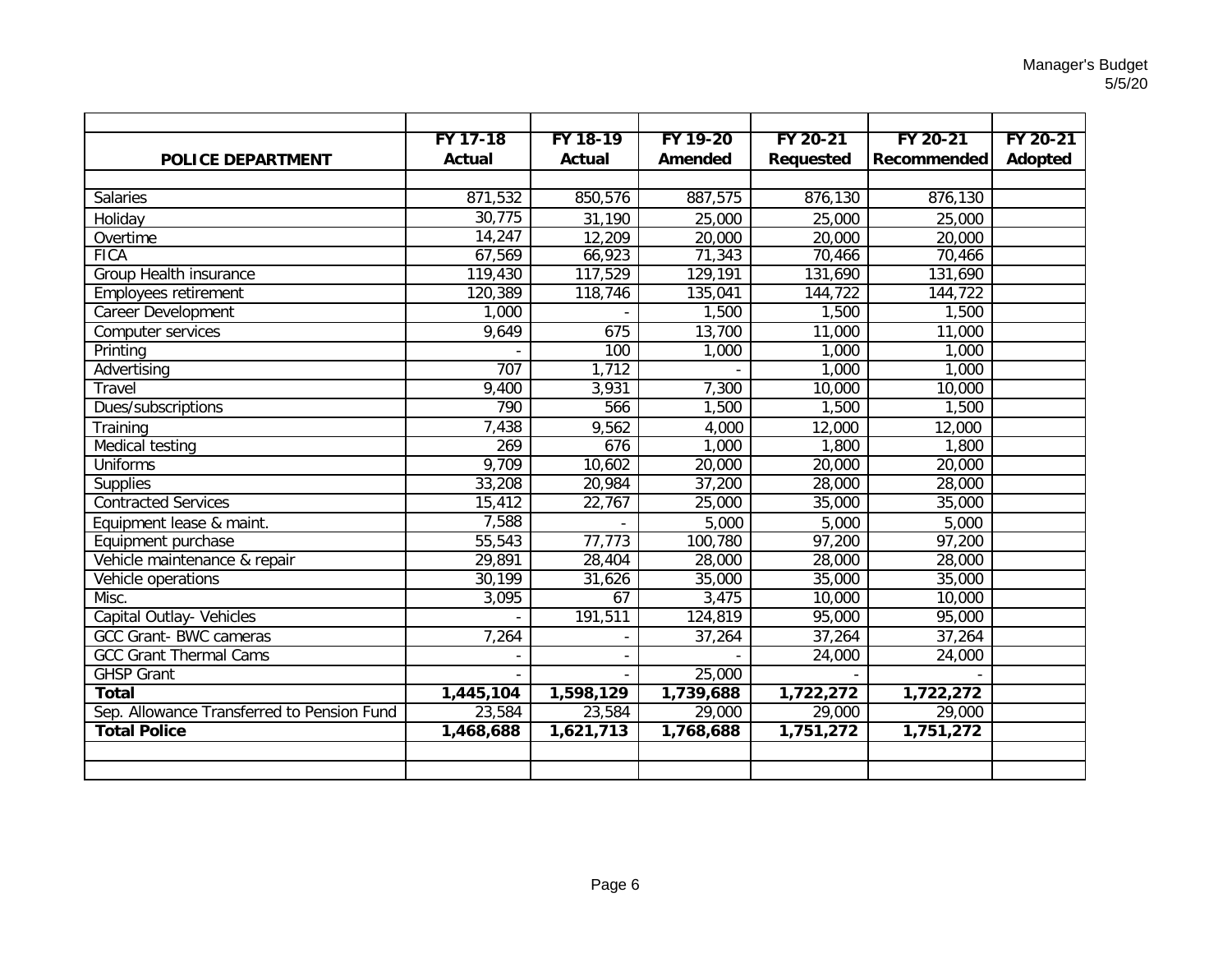|                                             | FY 17-18                 | FY 18-19      | FY 19-20       | FY 20-21                 | FY 20-21            | FY 20-21 |
|---------------------------------------------|--------------------------|---------------|----------------|--------------------------|---------------------|----------|
| <b>Streets, Bridges, Beaches and Canals</b> | <b>Actual</b>            | <b>Actual</b> | <b>Amended</b> | <b>Requested</b>         | Recommended         | Adopted  |
| <b>Street Sign Maintenance</b>              | 748                      | 1,586         | 5,000          | 5,000                    | 5,000               |          |
| <b>Engineering &amp; Arborist Services</b>  | 5,850                    | 7,408         | 5,000          | 5,000                    | 5,000               |          |
| <b>Street Maintenance</b>                   | 20,633                   | 10,605        | 57,202         | 57,202                   | 57,202              |          |
| <b>Brush Trimming</b>                       | 5,245                    | 8,300         | 20,000         | 20,000                   | 20,000              |          |
| <b>Bridge Maintenance</b>                   |                          |               | 2,125          | 2,125                    | 2,125               |          |
| Beach Profile Study                         | 33,106                   |               | 45,000         |                          |                     |          |
| Financial Planning-Beach Nourishment        |                          |               | 35,000         | 35,000                   | 35,000              |          |
| <b>Beach Noursihment</b>                    | 889,048                  | 70,557        |                |                          |                     |          |
| <b>Beach Surveys</b>                        |                          |               | 3,337          |                          |                     |          |
| Osprey Lane                                 | 338                      |               |                |                          |                     |          |
| Juniper Trail                               | 2,418                    | 315,501       |                |                          |                     |          |
| <b>Fairway Drive</b>                        | 225                      |               |                |                          |                     |          |
| N,S & E Dogwood Intersection                | 5,025                    |               |                |                          |                     |          |
| Yaupon Trail                                | 4,669                    | 461,687       |                |                          |                     |          |
| Wild Swan Lane                              | 113                      |               |                |                          |                     |          |
| <b>Hollow Beach Court</b>                   | 2,688                    |               |                |                          |                     |          |
| Palmetto Lane                               | 162,310                  |               |                |                          |                     |          |
| Clam Shell Trail                            | 185,006                  |               |                |                          |                     |          |
| Skyline Dr. Intersection                    | 52,567                   |               |                |                          |                     |          |
| East Dogwood Bike Path                      |                          | 181,733       |                |                          |                     |          |
| Dogwood Bike Path Phase 2                   | $\blacksquare$           | 8,624         |                |                          |                     |          |
| FY 19-20 Infrastructure Projects            |                          |               | 322,910        | $\overline{\phantom{a}}$ |                     |          |
| <b>Hillcrest Drive</b>                      | $\blacksquare$           |               | 22,000         |                          |                     |          |
| Sea Oats Trail                              | $\overline{\phantom{a}}$ |               | 16,000         |                          |                     |          |
| Dewberry Lane                               | $\blacksquare$           |               | 10,000         |                          |                     |          |
| East Dogwood Trail                          | $\overline{a}$           |               | 291,430        |                          |                     |          |
| FY 20 -21 Infrastructure Projects           | $\blacksquare$           |               |                | 198,759                  | 198,759             |          |
| Waterway Maintenance and Repair             | 400                      | 400           | 400            | 400                      | 400                 |          |
| Storm Debris Cleanup                        |                          | 11,880        | 20,000         | 20,000                   | $\overline{20,000}$ |          |
| <b>Bulkhead Maintenance and Repair</b>      | 38,857                   |               | 25,000         | 25,000                   | 25,000              |          |
| NC Hwy12-E. Dogwood Stormwater Floodin      | 10,390                   |               |                |                          |                     |          |
| South Dogwood Walkway                       |                          |               | 1,000,000      |                          |                     |          |
| Hurricane Dorian Recovery                   |                          |               | 475,000        |                          |                     |          |
| <b>Total</b>                                | 1,419,636                | 1,078,281     | 2,355,404      | 368,486                  | 368,486             |          |
|                                             |                          |               |                |                          |                     |          |
|                                             |                          |               |                |                          |                     |          |
|                                             |                          |               |                |                          |                     |          |
|                                             |                          |               |                |                          |                     |          |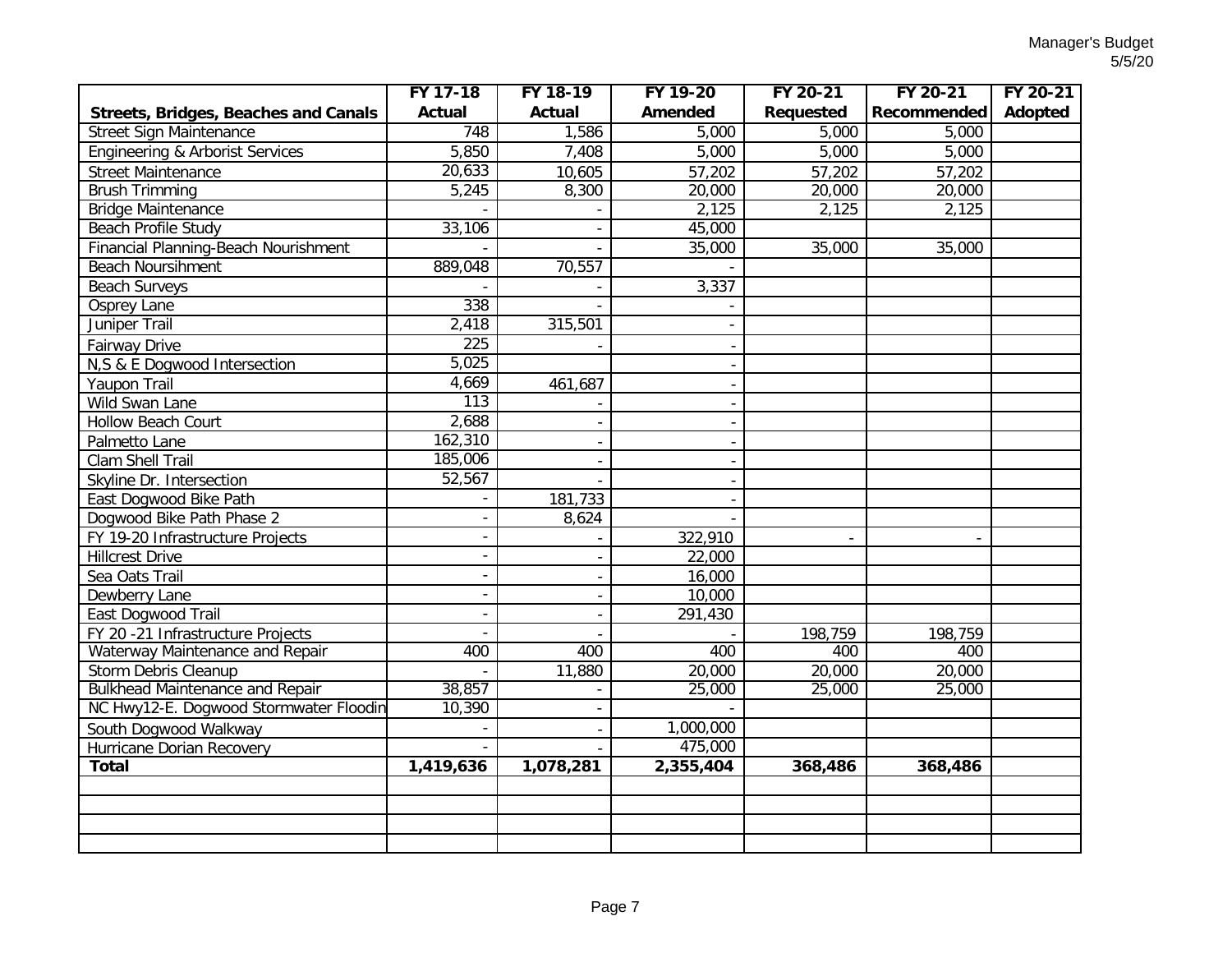| <b>PUBLIC WORKS DEPARTMENT</b>       |                  |                  |          |                  |             |          |
|--------------------------------------|------------------|------------------|----------|------------------|-------------|----------|
|                                      |                  |                  |          |                  |             |          |
|                                      | FY 17-18         | FY 18-19         | FY 19-20 | FY 20-21         | FY 20-21    | FY 20-21 |
|                                      | <b>Actual</b>    | <b>Actual</b>    | Amended  | Requested        | Recommended | Adopted  |
|                                      |                  |                  |          |                  |             |          |
| Salaries                             | 204,882          | 272,355          | 303,306  | 320,888          | 320,888     |          |
| <b>FICA</b>                          | 15,995           | 20,579           | 23,203   | 24,458           | 24,458      |          |
| Group Health insurance               | 26,017           | 31,274           | 35,489   | 32,701           | 32,701      |          |
| Employee retirement                  | 24,794           | 32,249           | 38,221   | 45,916           | 45,916      |          |
| Training                             | $\overline{573}$ | 1,485            | 3,000    | 3,000            | 3,000       |          |
| Printing                             |                  | $\overline{72}$  | 600      | $\overline{200}$ | 200         |          |
| Travel                               | 560              | 1,031            | 2,000    | 2,000            | 2,000       |          |
| <b>Uniforms</b>                      | 3,484            | 3,292            | 3,500    | 3,500            | 3,500       |          |
| <b>Dues and Subscriptions</b>        | 385              |                  | 350      | 350              | 350         |          |
| Supplies                             | 9,884            | 6,814            | 8,500    | 9,000            | 9,000       |          |
| Advertising                          | 1,530            | 985              | 500      | 500              | 500         |          |
| <b>Safety Compliance</b>             | 878              | $\overline{905}$ | 1,500    | 2,000            | 2,000       |          |
| Town buildings maintenance & repairs | 12,700           | 22,230           | 33,300   | 33,300           | 33,300      |          |
| Beautification-grounds               | 4,245            | 3,750            | 5,000    | 6,000            | 6,000       |          |
| Equipment lease & maintenance        | 3,897            | 5,368            | 6,500    | 8,000            | 8,000       |          |
| <b>Building Upgrades</b>             |                  |                  | 220,000  |                  |             |          |
| Vehicle maintenance & repair         | 1,386            | 2,306            | 3,500    | 4,500            | 4,500       |          |
| Vehicle operations                   | 6,239            | 8,537            | 9,000    | 10,000           | 10,000      |          |
| <b>Misc</b>                          | 549              | $\overline{328}$ | 1,000    | 1,000            | 1,000       |          |
| Capital Outlay- Equipment            | 39,378           |                  |          |                  |             |          |
| Capital Outlay- Vehicle              |                  | 33,524           |          |                  |             |          |
| <b>Medical Testing</b>               | 132              | 168              | 150      | 150              | 150         |          |
| Equipment Purchase                   |                  | 16,100           | 27,850   | 9,745            | 9,745       |          |
| <b>Contracted Service</b>            | 5,236            |                  |          |                  |             |          |
| <b>Shoreline Stabilization</b>       | 26,406           | 24,000           | 24,000   | 24,000           | 24,000      |          |
| <b>Facilities Assessment</b>         |                  | 26,370           |          |                  |             |          |
| Parking Lot Maintenance              |                  |                  | 2,000    | 2,000            | 2,000       |          |
| <b>Total</b>                         | 389,150          | 513,722          | 752,469  | 543,208          | 543,208     |          |
|                                      |                  |                  |          |                  |             |          |
|                                      |                  |                  |          |                  |             |          |
|                                      |                  |                  |          |                  |             |          |
|                                      |                  |                  |          |                  |             |          |
|                                      |                  |                  |          |                  |             |          |
|                                      |                  |                  |          |                  |             |          |
|                                      |                  |                  |          |                  |             |          |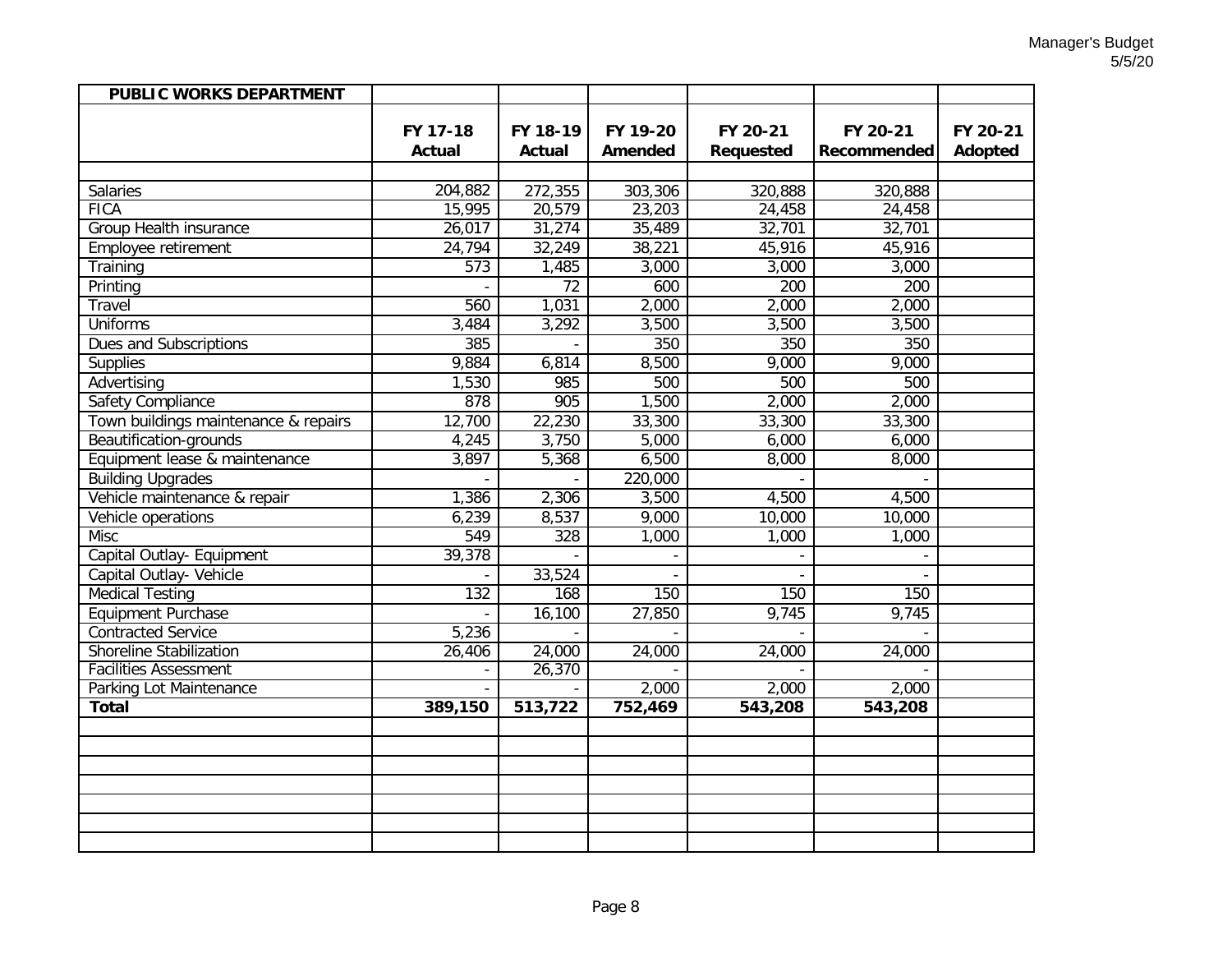|                               | FY 17-18 | FY 18-19 | FY 19-20 | FY 20-21  | FY 20-21    | FY 20-21 |
|-------------------------------|----------|----------|----------|-----------|-------------|----------|
| <b>Sanitation</b>             | Actual   | Actual   | Amended  | Requested | Recommended | Adopted  |
|                               |          |          |          |           |             |          |
| <b>Residential Collection</b> | 170,976  | 170,976  | 180,225  | 184,730   | 184,730     |          |
| <b>Commercial Collection</b>  | 43,890   | 43,889   | 46,300   | 47,460    | 47,460      |          |
| <b>Landfill Tipping Fee</b>   | 172,563  | 179,659  | 200,000  | 200,000   | 200,000     |          |
| <b>Recycling Collection</b>   | 139,849  | 152,833  | 172,980  | 189,500   | 189,500     |          |
| Misc.                         | 926      | 689      | 500      | 500       | 500         |          |
| Large Item Pickup             | 6,462    | 7,000    | 10,258   | 10,258    | 10,258      |          |
| Limb and Branch Removal       | 115,500  | 130,000  | 132,600  | 135,252   | 135,252     |          |
| <b>Total Sanitation</b>       | 650,166  | 685,046  | 742,863  | 767,700   | 767,700     |          |
|                               |          |          |          |           |             |          |
|                               |          |          |          |           |             |          |
|                               |          |          |          |           |             |          |
|                               |          |          |          |           |             |          |
|                               |          |          |          |           |             |          |
|                               |          |          |          |           |             |          |
|                               |          |          |          |           |             |          |
|                               |          |          |          |           |             |          |
|                               |          |          |          |           |             |          |
|                               |          |          |          |           |             |          |
|                               |          |          |          |           |             |          |
|                               |          |          |          |           |             |          |
|                               |          |          |          |           |             |          |
|                               |          |          |          |           |             |          |
|                               |          |          |          |           |             |          |
|                               |          |          |          |           |             |          |
|                               |          |          |          |           |             |          |
|                               |          |          |          |           |             |          |
|                               |          |          |          |           |             |          |
|                               |          |          |          |           |             |          |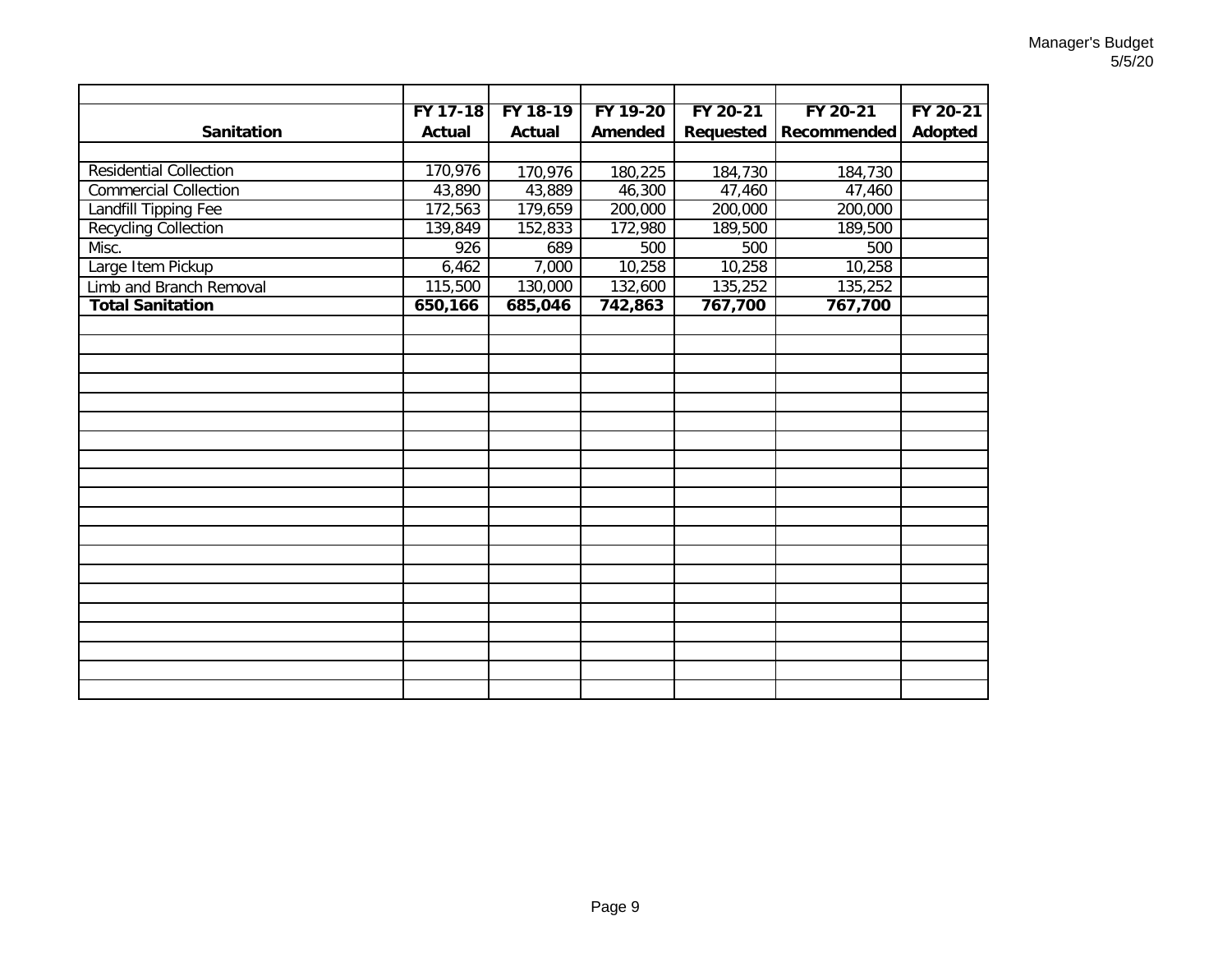| <b>Fire Services</b>                       | FY 17-18<br><b>Actual</b> | FY 18-19<br><b>Actual</b> | FY 19-20<br>Amended | FY 20-21<br>Requested | FY 20-21<br><b>Recommended</b> | FY 20-21<br><b>Adopted</b> |
|--------------------------------------------|---------------------------|---------------------------|---------------------|-----------------------|--------------------------------|----------------------------|
| <b>Contract Fire Protection</b>            | 481,925                   | 545,914                   | 545,914             | 625,358               | 625,358                        |                            |
| <b>Architectural Services- New Station</b> | 209,842                   | 87,326                    | 20,530              | $\mathbf{r}$          |                                |                            |
| <b>Construction Debt Service</b>           |                           |                           | 314,020             | 314,020               | 314,020                        |                            |
| Fence                                      |                           | $\overline{a}$            | 10,000              |                       |                                |                            |
| <b>Total Fire Dept</b>                     | 691,767                   | 633,240                   | 890,464             | 939,378               | 939,378                        |                            |
|                                            |                           |                           |                     |                       |                                |                            |
|                                            |                           |                           |                     |                       |                                |                            |
|                                            |                           |                           |                     |                       |                                |                            |
|                                            |                           |                           |                     |                       |                                |                            |
|                                            |                           |                           |                     |                       |                                |                            |
|                                            |                           |                           |                     |                       |                                |                            |
|                                            |                           |                           |                     |                       |                                |                            |
|                                            |                           |                           |                     |                       |                                |                            |
|                                            |                           |                           |                     |                       |                                |                            |
|                                            |                           |                           |                     |                       |                                |                            |
|                                            |                           |                           |                     |                       |                                |                            |
|                                            |                           |                           |                     |                       |                                |                            |
|                                            |                           |                           |                     |                       |                                |                            |
|                                            |                           |                           |                     |                       |                                |                            |
|                                            |                           |                           |                     |                       |                                |                            |
|                                            |                           |                           |                     |                       |                                |                            |
|                                            |                           |                           |                     |                       |                                |                            |
|                                            |                           |                           |                     |                       |                                |                            |
|                                            |                           |                           |                     |                       |                                |                            |
|                                            |                           |                           |                     |                       |                                |                            |
|                                            |                           |                           |                     |                       |                                |                            |
|                                            |                           |                           |                     |                       |                                |                            |
|                                            |                           |                           |                     |                       |                                |                            |
|                                            |                           |                           |                     |                       |                                |                            |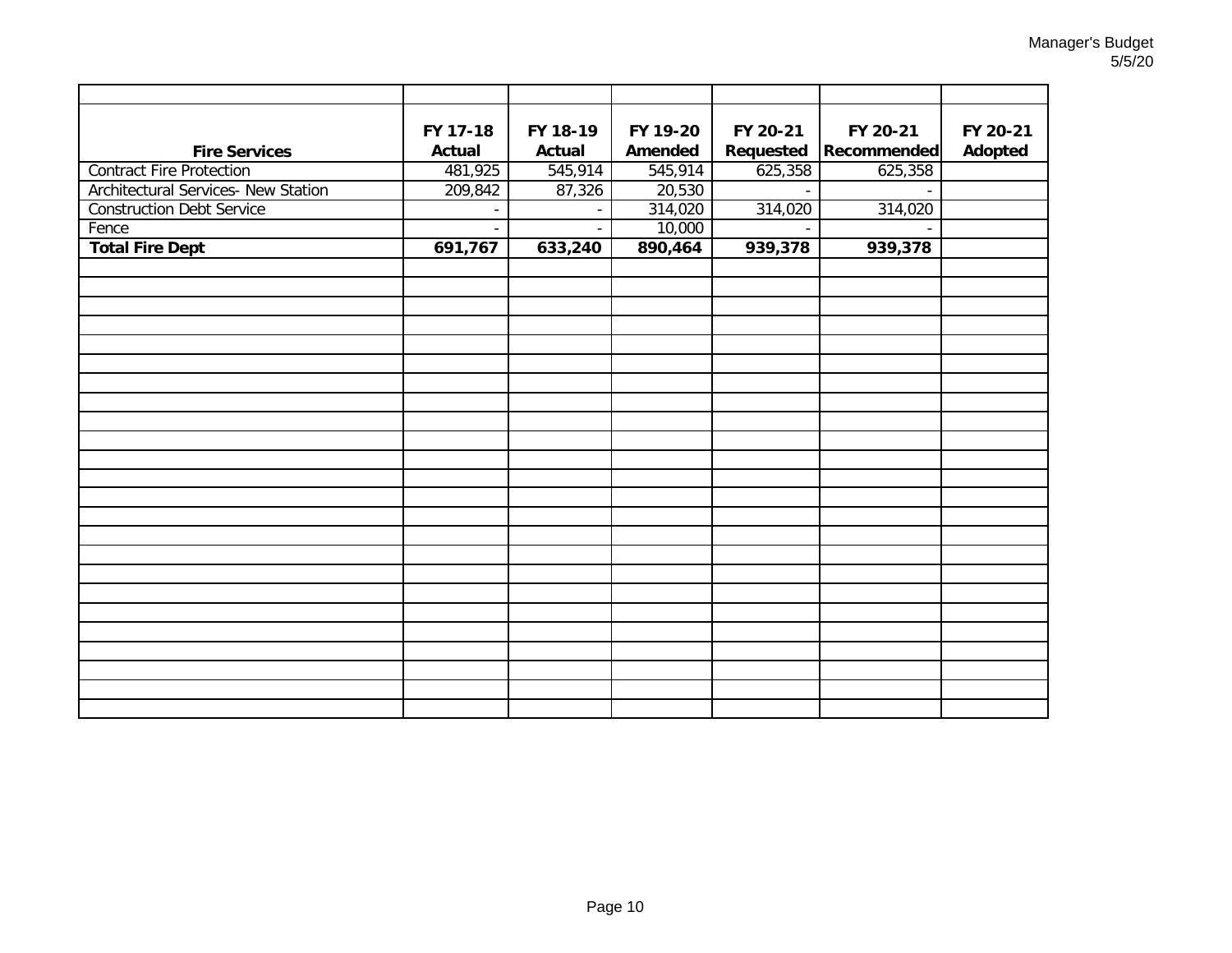|                           | FY 17-18 | FY 18-19 | FY 19-20 | FY 20-21  | FY 20-21    | FY 20-21 |
|---------------------------|----------|----------|----------|-----------|-------------|----------|
| <b>Ocean Rescue</b>       | Actual   | Actual   | Amended  | Requested | Recommended | Adopted  |
| Ocean Rescue              | 161,550  | 163,500  | 163,500  | 166,200   | 166,200     |          |
| <b>Total Ocean Rescue</b> | 161,550  | 163,500  | 163,500  | 166,200   | 166,200     |          |
|                           |          |          |          |           |             |          |
|                           |          |          |          |           |             |          |
|                           |          |          |          |           |             |          |
|                           |          |          |          |           |             |          |
|                           |          |          |          |           |             |          |
|                           |          |          |          |           |             |          |
|                           |          |          |          |           |             |          |
|                           |          |          |          |           |             |          |
|                           |          |          |          |           |             |          |
|                           |          |          |          |           |             |          |
|                           |          |          |          |           |             |          |
|                           |          |          |          |           |             |          |
|                           |          |          |          |           |             |          |
|                           |          |          |          |           |             |          |
|                           |          |          |          |           |             |          |
|                           |          |          |          |           |             |          |
|                           |          |          |          |           |             |          |
|                           |          |          |          |           |             |          |
|                           |          |          |          |           |             |          |
|                           |          |          |          |           |             |          |
|                           |          |          |          |           |             |          |
|                           |          |          |          |           |             |          |
|                           |          |          |          |           |             |          |
|                           |          |          |          |           |             |          |
|                           |          |          |          |           |             |          |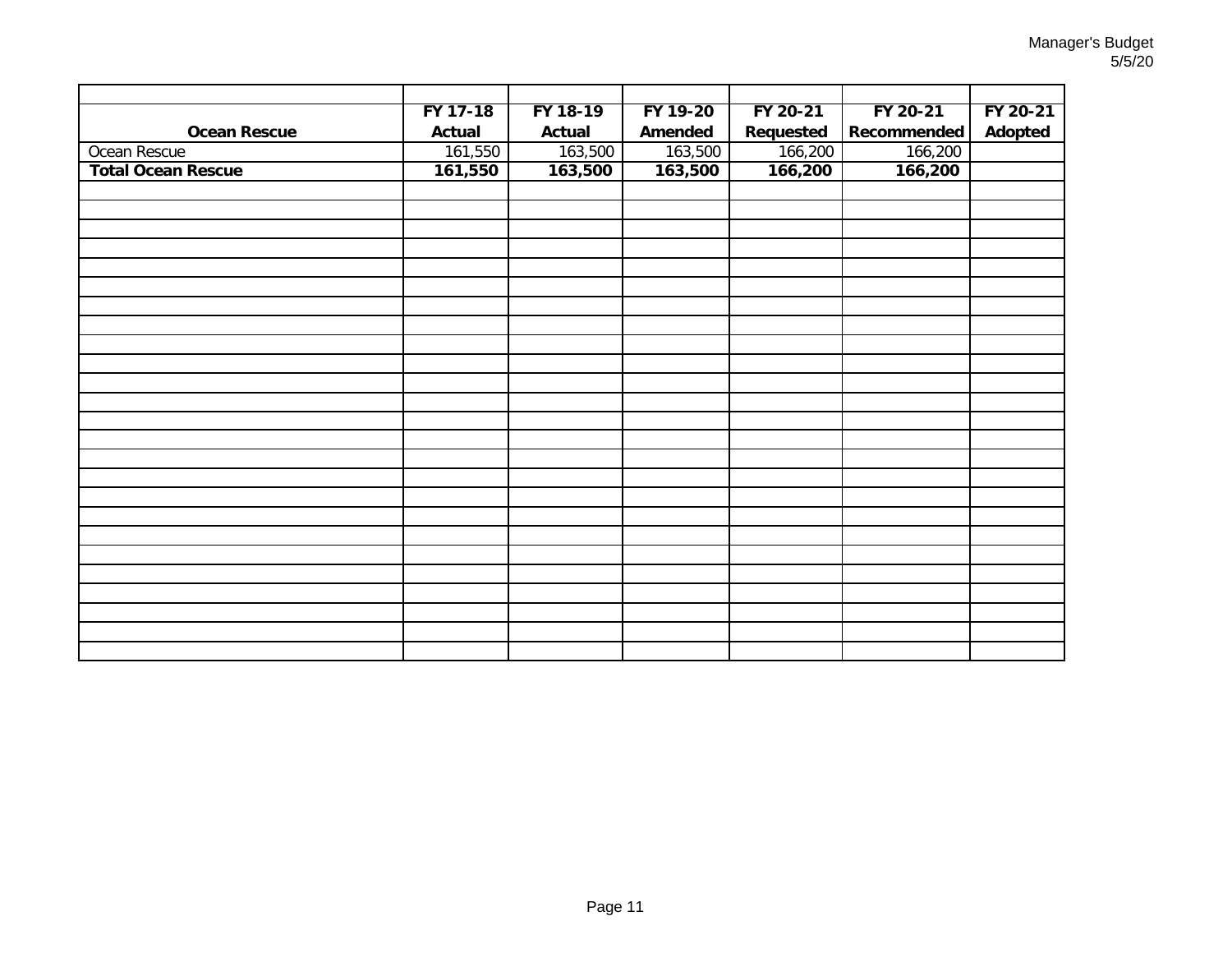| <b>CEMETERY FUND</b>                    | FY 19-20<br><b>Amended</b> | FY 20-21<br>Requested | FY 20-21<br>Recommended | FY 20-21<br><b>Adopted</b> |
|-----------------------------------------|----------------------------|-----------------------|-------------------------|----------------------------|
| <b>Revenues</b>                         |                            |                       |                         |                            |
| Cemetery lots                           | 1,240                      | 1,240                 | 1,240                   |                            |
|                                         | 1,240                      | 1,240                 | 1,240                   |                            |
|                                         |                            |                       |                         |                            |
|                                         |                            |                       |                         |                            |
|                                         |                            |                       |                         |                            |
| <b>CEMETERY FUND</b><br><b>Expenses</b> |                            |                       |                         |                            |
|                                         |                            |                       |                         |                            |
| Beautification-Wreaths                  | 600                        | 600                   | 600                     |                            |
| Software License                        | 640                        | 640                   | 640                     |                            |
|                                         | 1,240                      | 1,240                 | 1,240                   |                            |
|                                         |                            |                       |                         |                            |
|                                         |                            |                       |                         |                            |
|                                         |                            |                       |                         |                            |
| Balance in Cemetery Fund as of 6/30/19: | \$58,378                   |                       |                         |                            |
|                                         |                            |                       |                         |                            |
|                                         |                            |                       |                         |                            |
|                                         |                            |                       |                         |                            |
|                                         |                            |                       |                         |                            |
|                                         |                            |                       |                         |                            |
|                                         |                            |                       |                         |                            |
|                                         |                            |                       |                         |                            |
|                                         |                            |                       |                         |                            |
|                                         |                            |                       |                         |                            |
|                                         |                            |                       |                         |                            |
|                                         |                            |                       |                         |                            |